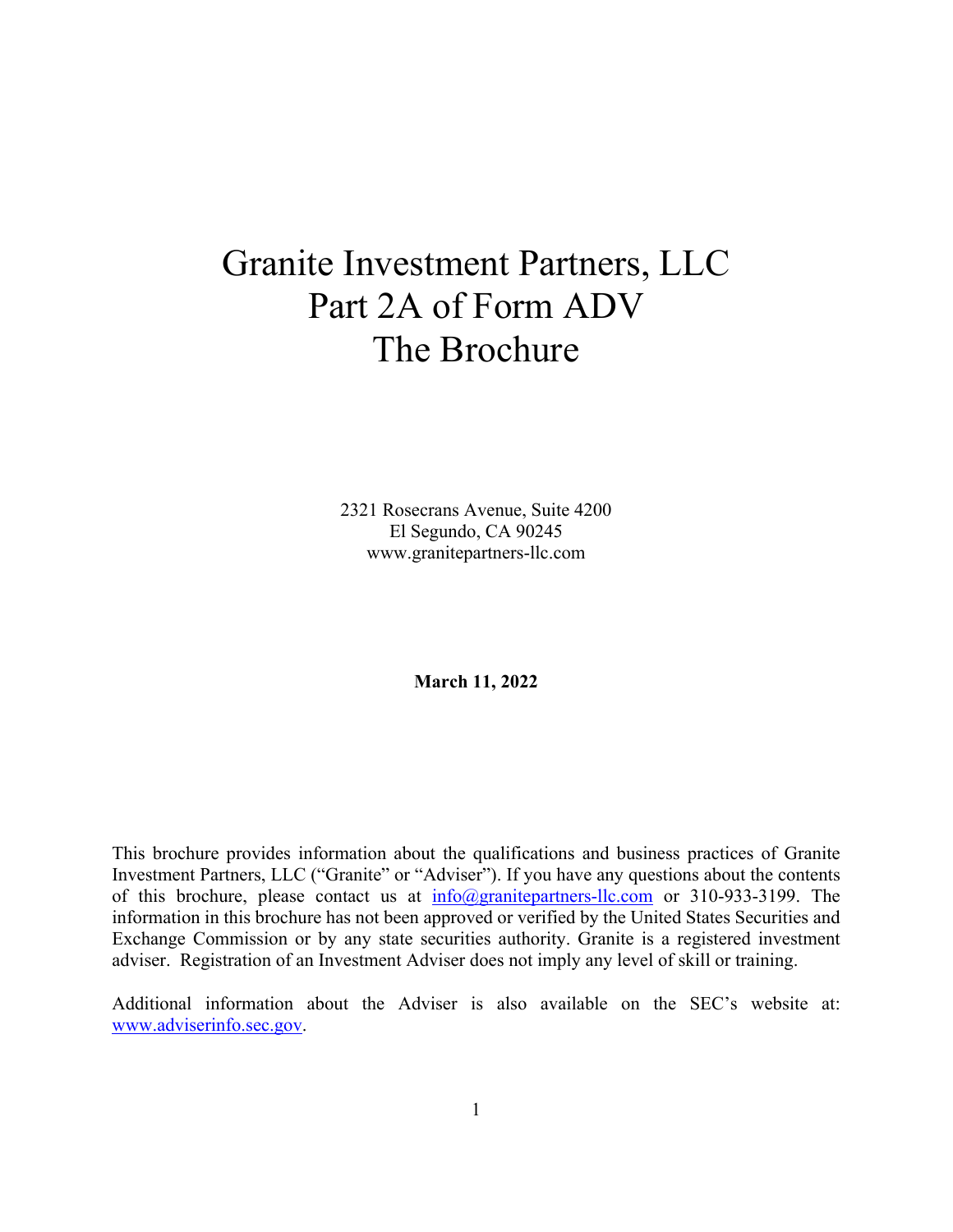## **Item 2 – Material Changes**

This Brochure, dated 03/11/2022 replaces our last amendment dated 03/16/2021. We will provide you with an updated Brochure, as needed, based on changes or new information, at any time, without charge. Currently, this Brochure may be requested by contacting us at info@granitepartners-llc.com or 310-933-3199 or is available at www.granitepartners-llc.com.

The material updates since our last annual amendment, dated 03/16/2021, are as follows:

*3/11/2022:* 

There were no material updates.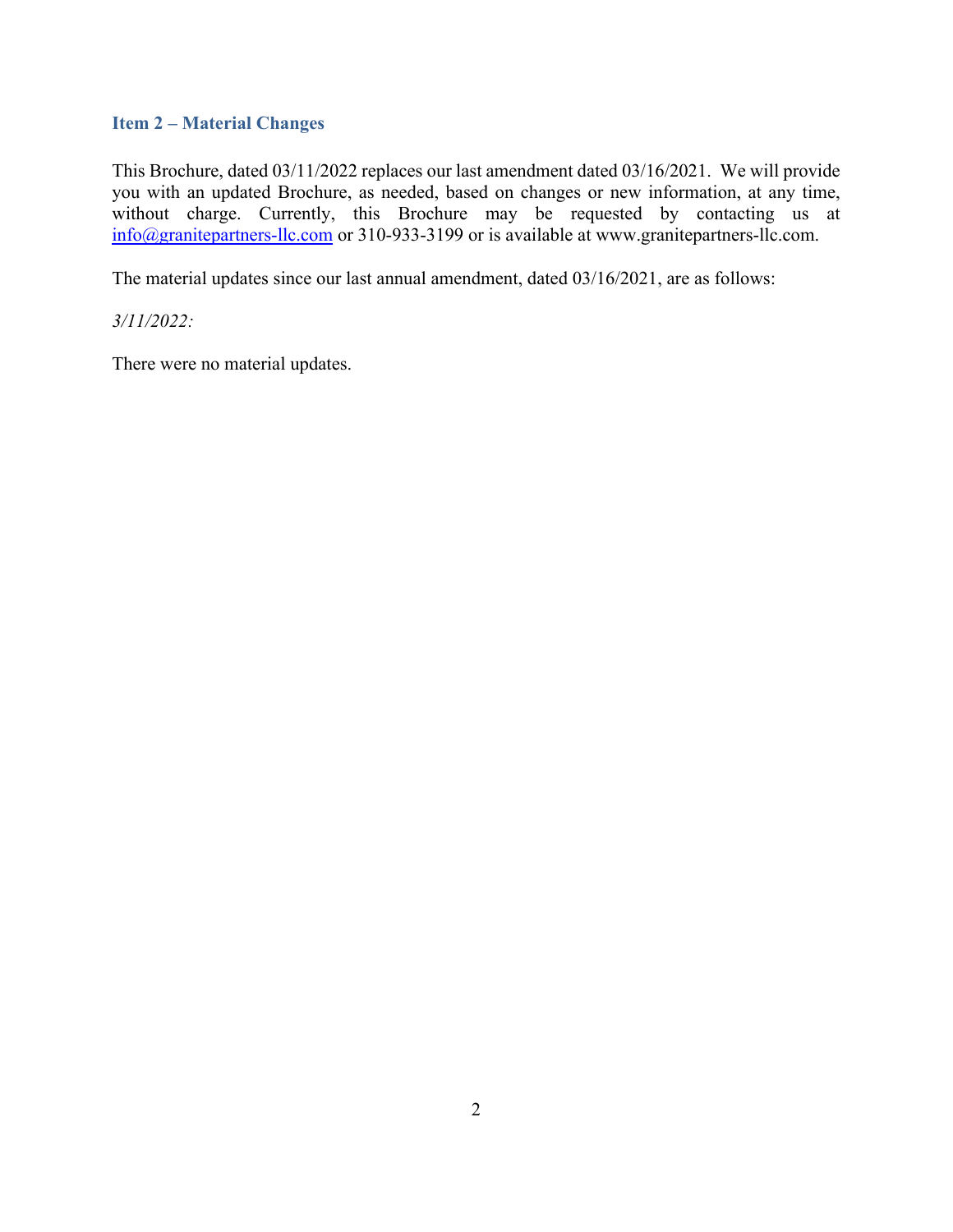# **Item 3 - Table of Contents**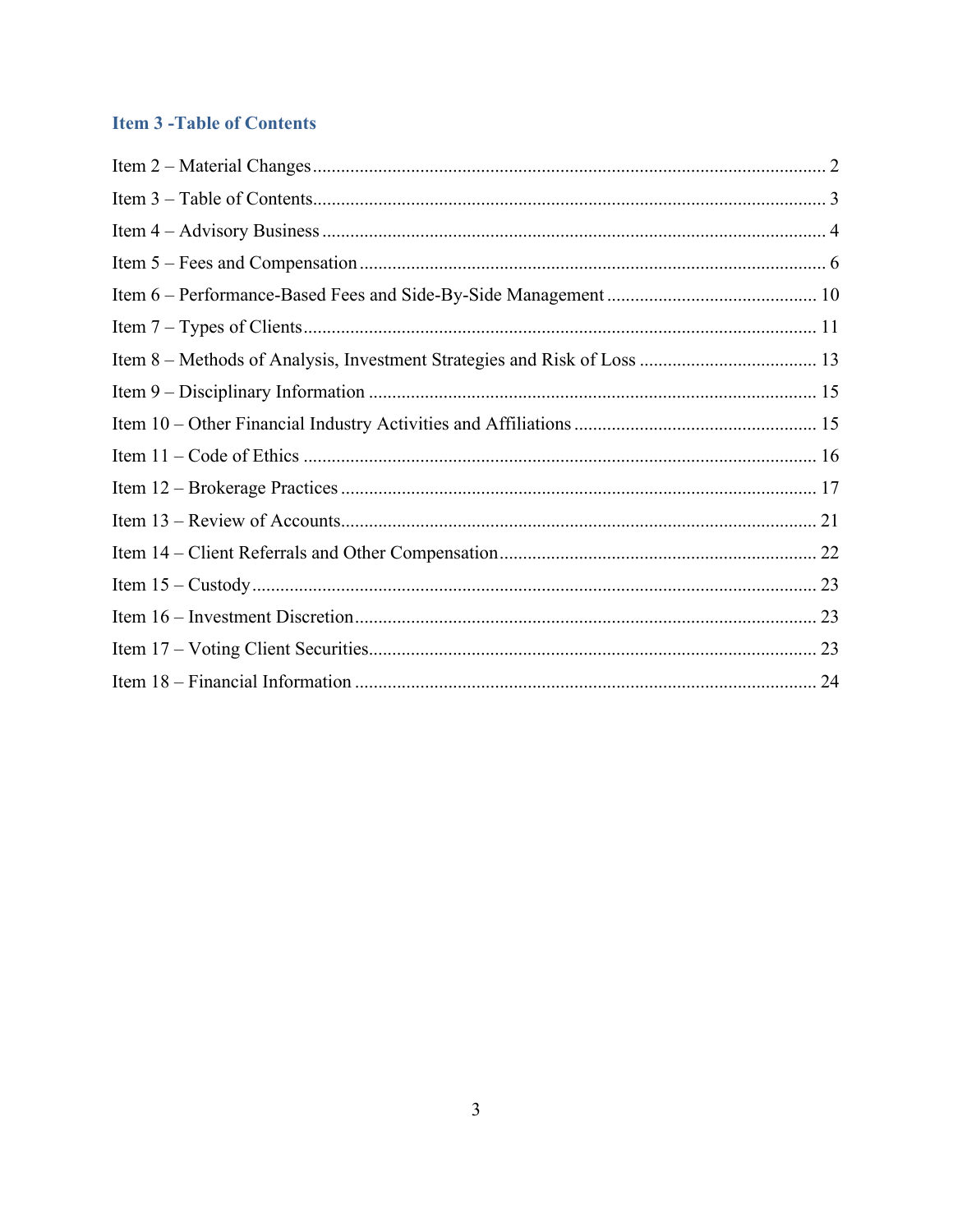#### **Item 4 – Advisory Business**

#### **4. A. Advisory Firm Description**

Granite is a registered investment adviser with its principal place of business located in Los Angeles, California. Granite was founded in July 2009 and is 100% owned by its employees. The Principal Owners of the firm are Geoffrey Edelstein, Robert Foran, Edward Han, Jeffrey Hoo, Peter Lopez, Gary Rolle, Josh Shaskan, and Bradley Slocum. Granite has also provided equity interests for other key members of the firm.

#### **4. B. Types of Advisory Services**

Granite offers investment advisory services to institutional clients including employee benefit plans, foundations, endowment, government entities and private funds well as high net worth individuals (collectively the "Clients"). Normally, accounts are fully discretionary and managed in accordance with the Client's risk and return objectives and portfolio constraints including investment time horizon, liquidity needs, tax considerations, unique circumstances and other reasonable guidelines established by Client and accepted by Granite. Granite reserves the right to limit the number of clients or assets invested in a strategy at any time. As such, that strategy may be unavailable to certain new investors. Certain mutual funds, and other pooled vehicles, sub-advised by Granite in a strategy limited as described above are not currently subject to such limits.

Granite offers equity, balanced and fixed income portfolios. The strategies offered by Granite will invest primarily in domestic large and small capitalization companies, but may invest in foreign companies consistent with the Client's objectives. The fixed income accounts and fixed income portion of balanced accounts are invested in U.S. Treasury and Agency debt; investment grade corporate bonds and preferred stocks; mortgage backed securities; and municipal debt (for appropriate taxable investors). High yield corporate bonds may be used when suitable for the Client (these bonds involve greater risks than other bonds). Mutual funds (open and closed end), exchange traded funds ("ETFs") and unit investment trusts may be used to invest where appropriate in light of the asset class and Client's circumstances. Granite may in the future participate in other permitted activities.

Granite serves as both the adviser and managing member to a domestic Private Fund (the "Fund"). Services provided to the Private Fund also may include organizing and managing its business operations; executing and reconciling trades; and drafting, printing and distributing correspondence to Investors.

Granite also acts as a sub-adviser to registered investment companies (collectively, "Mutual Funds"). As such, we provide professional investment advisory services on a discretionary basis for these Mutual Funds.

Granite's investment advice is limited to these types of investment advisory services.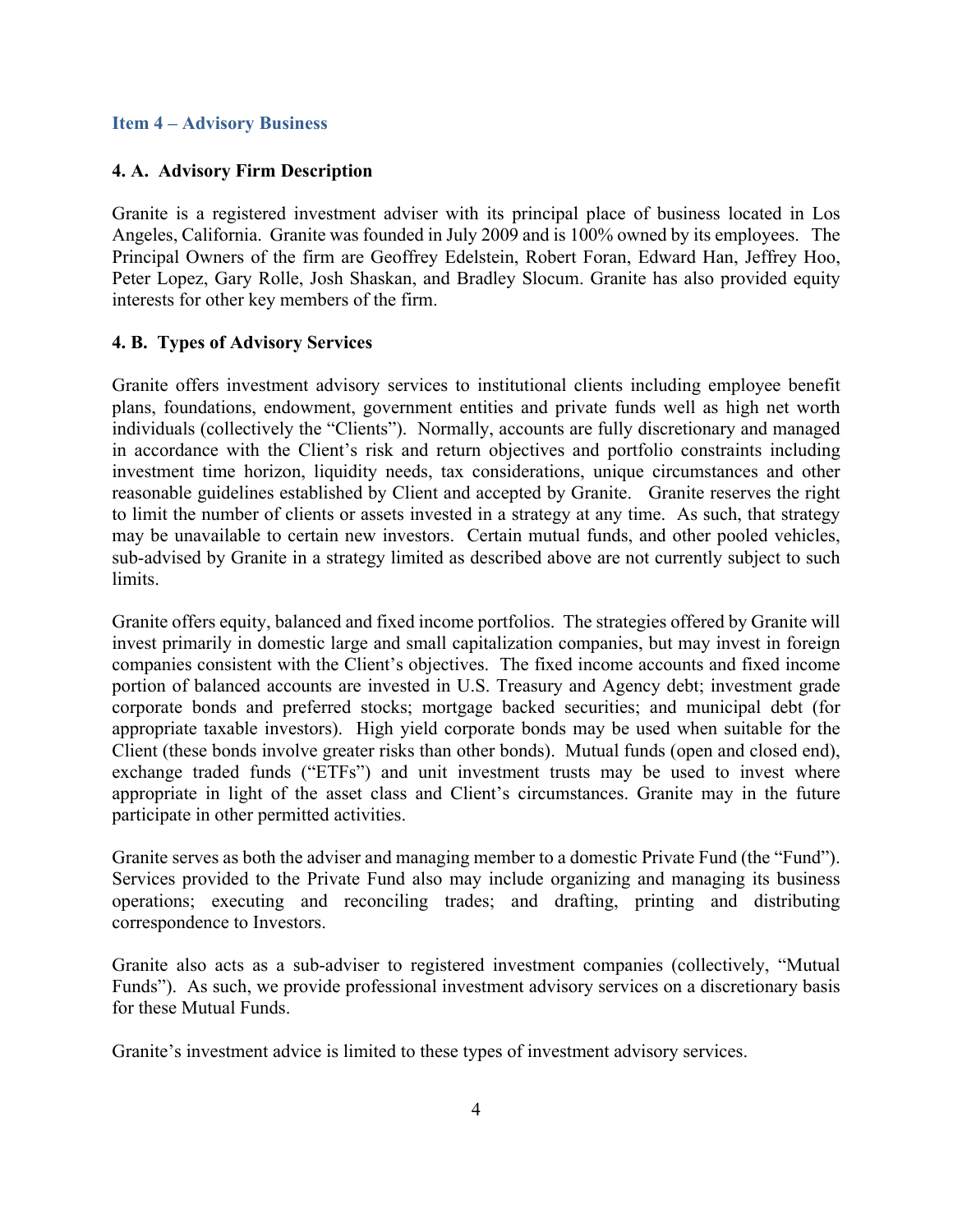## **4. C. Client Investment Objectives/Restrictions**

Granite will tailor advisory services to individual Client needs and manages each account according to the investment objectives of the strategy selected by the Client and any unique needs and restrictions required by each Client. Investments for separately managed client accounts are managed in accordance with each Client's stated strategy selection, investment objectives, restrictions and guidelines.

Investments for the Private Fund are managed in accordance with the Fund's strategy, investment objectives restrictions and guidelines and are not tailored to the individualized needs of any particular investor in the fund (each an "Investor"). Therefore, Investors should consider whether the fund meets their investment objectives and risk tolerance prior to investing. Information about the Private Fund can be found in its offering documents, including its limited liability company operating agreement which will be available to qualified current and prospective Investors only through Granite or another authorized party.

Investments for the Mutual Funds are managed in accordance with the Mutual Funds' investment objective, strategy and restrictions. They are not tailored to the individualized needs of any particular investor in the Mutual Funds.

## **4. D. Wrap and Model Programs (UMAs)**

Granite has entered into agreements with Wrap and UMA program sponsors (collectively "Program Sponsors"). These are sub-advisory relationships where the Program Sponsor provides investment supervisory services to its Clients, including making recommendations concerning an investment adviser to render certain investment advice with respect to a Client's portfolio. The Client enters into an agreement with the Program Sponsor and the Program Sponsor has a separate master agreement with Granite. For Wrap program accounts, Granite may affect transactions through other broker-dealers, but it is expected that most of the transactions will be executed through the Program Sponsor because part of the Program Sponsor's negotiated fee with the Client includes brokerage commissions and trading costs. We manage the Wrap program accounts on a discretionary basis.

Granite receives a portion of the wrap fee from the sponsor as an investment adviser to these programs. In these relationships, Granite may not have direct contact with the underlying client, as we do with our direct accounts. Granite attempts to manage these accounts in the same manner as our non-wrap accounts managed in the same strategy. The management styles offered by Granite to client participants in these wrap-fee programs may vary among the different programs.

For UMA program accounts, Granite provides a model to the Program Sponsor and the Program Sponsor effects transactions in the client accounts. UMA accounts are managed by Granite on a non-discretionary basis and Granite has no contact or information on the Program Sponsor's clients whose accounts utilize Granite's model recommendations.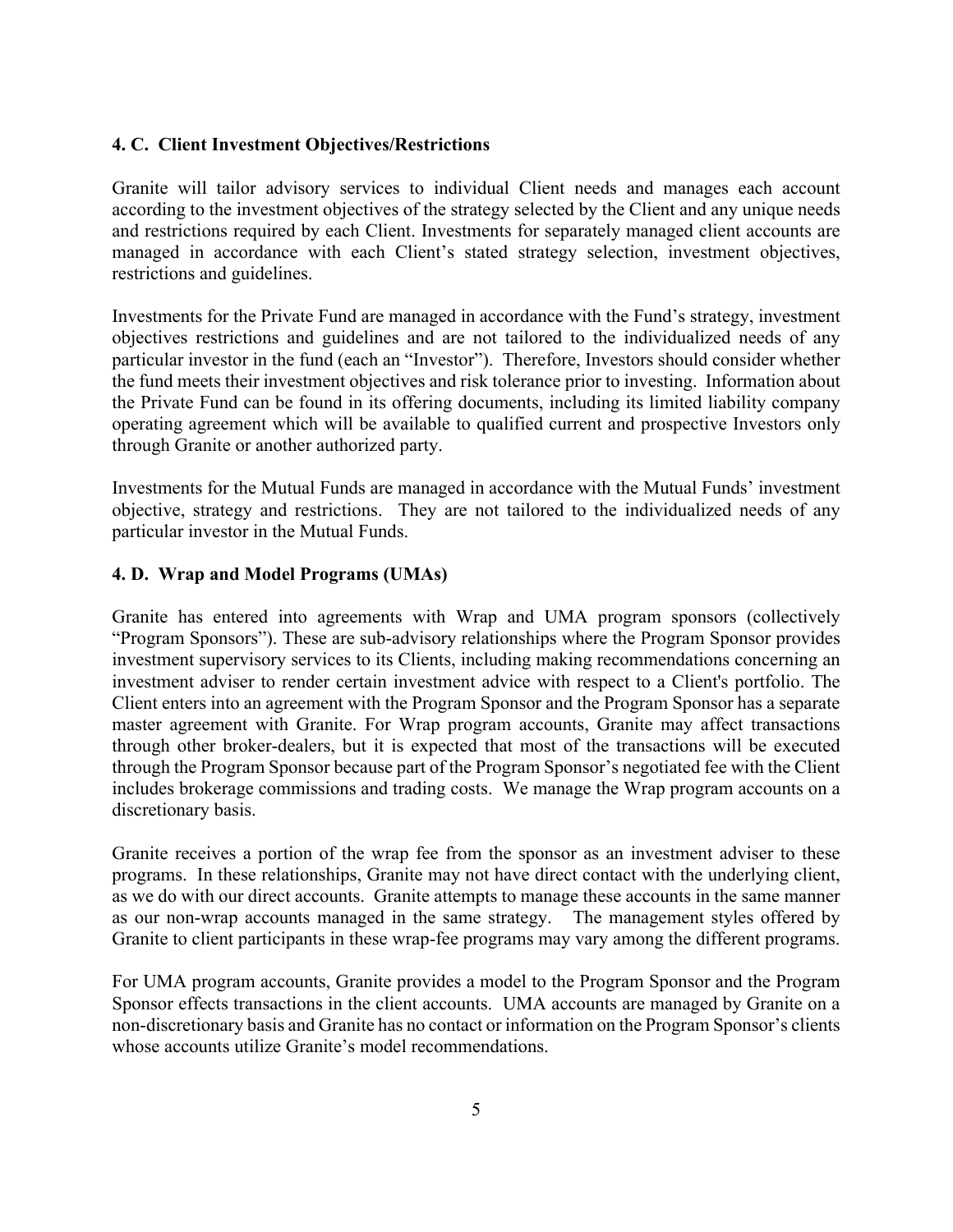# **4. E. Assets Under Management as of 12/31/2021:**

Discretionary: \$3,612 million; 1,932 accounts Other (UMA accounts): \$1,629 million

# **Item 5 – Fees and Compensation**

## **Advisory Contracts and Fees**

## **5. A. Adviser Compensation**

Granite's fees are described generally below and detailed in each Client's advisory agreement or applicable account documents. Fees related to the Private Fund are found in the Private Fund's governing documents. Fees for services may be negotiated with each Client on an individual basis. Granite may group multiple accounts of a Client (or group of related Clients) together for fee billing purposes.

Fees may change over time and, as discussed below, different fee schedules may apply to different types of clients, strategies and advisory arrangements. Fees may be negotiated on a basis different from Granite's stated fee schedules, if circumstances warrant, and Granite reserves the right to waive or reduce the fees charged to a particular Client in its sole and absolute discretion.

## **Fee Schedules**

Granite's annual fee schedule for separately managed accounts is as follows:

## Standard Fees for Institutional Accounts

| Large Cap Equity                                | First \$0 - \$25 million<br>Next \$25 - \$50 million<br>Next $$50 - $100$ million<br>Remaining Assets $> $100$ million | 0.75%<br>0.65%<br>$0.55\%$<br>$0.50\%$ |
|-------------------------------------------------|------------------------------------------------------------------------------------------------------------------------|----------------------------------------|
| All Cap Equity                                  | First \$0 - \$25 million<br>Next \$25 - \$50 million<br>Next $$50 - $100$ million<br>Remaining Assets $> $100$ million | 0.85%<br>0.75%<br>$0.65\%$<br>$0.60\%$ |
| Small Growth, Small Core<br>& Small Core Select | First \$0 - \$25 million<br>Next \$25 - \$50 million<br>Next $$50 - $100$ million<br>Remaining Assets $> $100$ million | 1.00%<br>$0.90\%$<br>0.80%<br>0.70%    |
| Micro Cap Equity                                | All Assets                                                                                                             | $1.50\%$                               |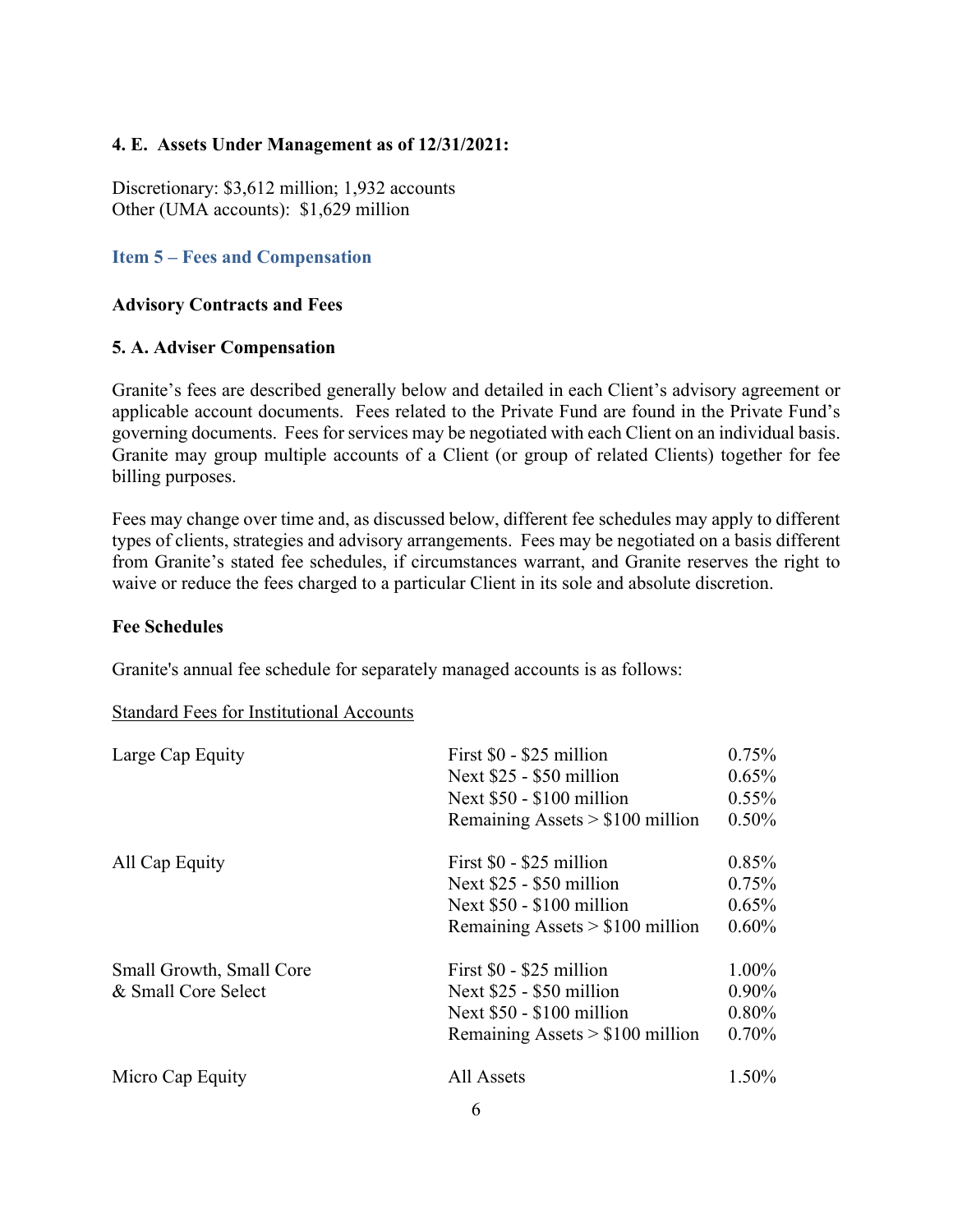#### Standard Fees for Individually Managed Client Accounts

| <b>Equity and Balanced</b> | First \$0 - \$2 million<br>Next \$2 - \$5 million<br>Next \$5 - \$10 million<br>Remaining Assets $> $10$ million | $1.00\%$<br>$0.75\%$<br>$0.65\%$<br>$0.50\%$ |
|----------------------------|------------------------------------------------------------------------------------------------------------------|----------------------------------------------|
| Fixed Income               | First \$0 - \$5 million<br>Next \$5 - \$10 million<br>Remaining Assets $> $10$ million                           | $0.40\%$<br>$0.30\%$<br>$0.25\%$             |

#### **Standard Fees for Private Fund**

For advisory services provided to Pelicanview Total Return Fund, LLC (the "Private Fund" or the "Fund"), compensation received by Granite is generally comprised of fees based on a percentage of assets under management and performance-based amounts. Granite's asset-based fees range up to 1.00% (per annum), although reductions may be negotiated with investors on a case-by-case basis.

Asset-based fees are billed quarterly at the commencement of the calendar quarter during which Granite will perform the services to which the fees relate. For the Private Fund, Granite may receive a Performance Fee up to 20% over a performance hurdle, as defined by the Fund's offering documents. Granite may waive all or any portion of the Performance Fee with respect to any Investor in its sole discretion, including its employees and members. Fees are charged to each investor's capital account. Investors generally will be permitted to make complete or partial redemptions in accordance with the terms of the Private Fund's governing documents. The Private Fund sets forth its specific fee structure (including how it charges fees) along with the additional operational expenses in a confidential explanatory memorandum or similar offering document provided to prospective investors. In addition to Granite's fees, Investors will bear indirectly other fees and expenses charged to the Fund.

#### **Standard Fees for Mutual Funds**

Granite provides sub-advisory services to mutual funds. Granite and the principal adviser for each sub-advised mutual fund negotiate Granite's advisory fees for providing those services. The subadvisory fees are set forth in the sub-advisory agreement between Granite and the respective principal adviser. For the purpose of determining the fees payable to Granite, the value of each of the mutual funds advised assets shall be computed in the manner specified in the respective mutual funds' current Prospectus and Statement of Additional Information.

Granite clients may receive, at no additional charge, advice from Granite with respect to the allocation of their assets among mutual funds. Although there is no separate or additional charge for this service, as discussed further in Item 5.C, below, Granite clients who invest in the mutual funds bear their proportionate shares of each mutual fund's fees and expenses, including their pro rata share of Granite's advisory fees, if Granite is the adviser or sub-adviser to such fund.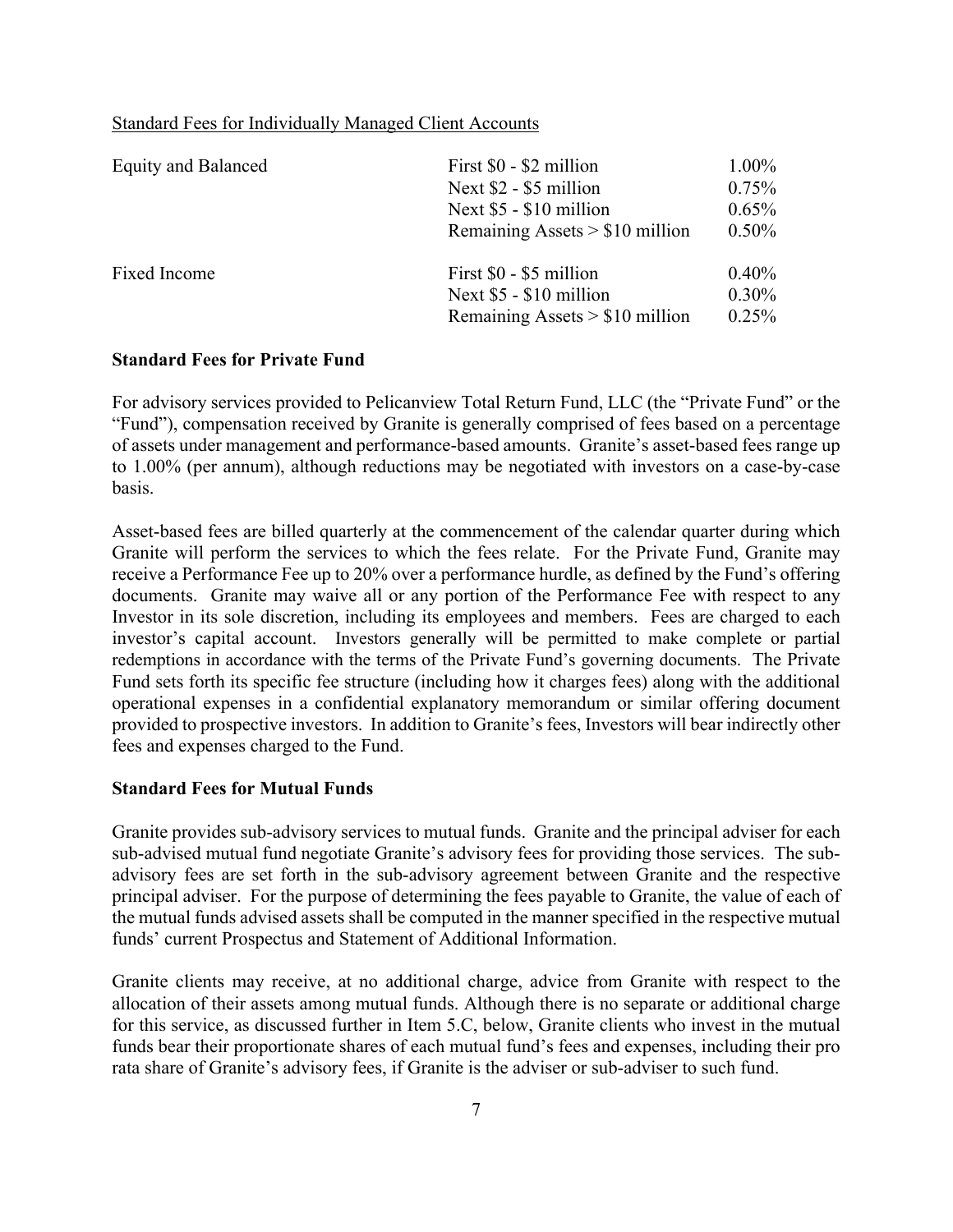#### **Wrap Programs**

Granite also provides certain sponsors of separately managed account programs with investment advice with respect to individual security selections and develops recommended portfolios in connection with such programs. Ordinarily, the agreement between the Program Sponsor, or the Client, and Granite provides for Granite to offer continuous investment management advice to Clients based on the individual needs of each Client. Granite generally maintains exclusive investment discretion as to which securities shall be purchased or sold in a Client's account in a manner consistent with the Client's selected management style, investment objectives, policies and restrictions (if any) and the capabilities of the Client's selected custodian.

In addition to other indicators of individual ownership, including the right to withdraw, hypothecate, vote, or pledge securities held in the Client's portfolio, each Client in these wrap-fee programs generally has the ability to establish special limitations on the investments in the Client's portfolio. In such instances, Granite will modify the Client's portfolio investments to comply with those limitations.

The annual fee paid by the Client to the wrap-fee Program Sponsor will typically range from 2%- 3% of the Client's annual assets under management. Under the agreement, the Program Sponsor usually pays Granite a monthly or quarterly fee for its investment advisory services. The fee is generally at an annual rate between 0.35%-1.00% of the assets Granite manages under the program depending on the size of the wrap-fee program, services performed by Granite and the Program Sponsor, and the management style selected. These agreements may be terminated, generally, at the written request of the Client, the Program Sponsor or Granite. In the event of termination, the advisory fee will, if necessary, be pro-rated as set forth in the agreement with the Program Sponsor.

#### **Consultant Programs**

In addition, some brokerage and investment consultant firms have Managed Account Programs in which the brokerage or investment consultant firm typically provides manager search, financial consulting, performance measurement, custodial services, and in the case of brokerage firms, brokerage. Many of the Managed Account Programs may refer accounts to Granite who have selected Granite as an investment manager. These Clients pay a single fee based on a percentage of assets under management to the brokerage or investment consultant firm for its Managed Account Program services. In some Managed Account Programs, brokerage commissions are included in the single fee; in other Managed Account Programs, Clients pay brokerage commissions on each transaction. These Clients pay Granite a separate advisory fee.

#### **Model (UMA) Programs**

Fees paid by sponsors of model programs may be less than fees paid by sponsors of wrap account programs due to the differing levels of services provided by Granite, including trading, tax sensitive trading, and other portfolio advice tailored to the specific objectives, risk tolerance and portfolio constraints of the Clients of wrap account programs. For these programs, Granite solely provides portfolio recommendations and does not execute transactions for the Clients of such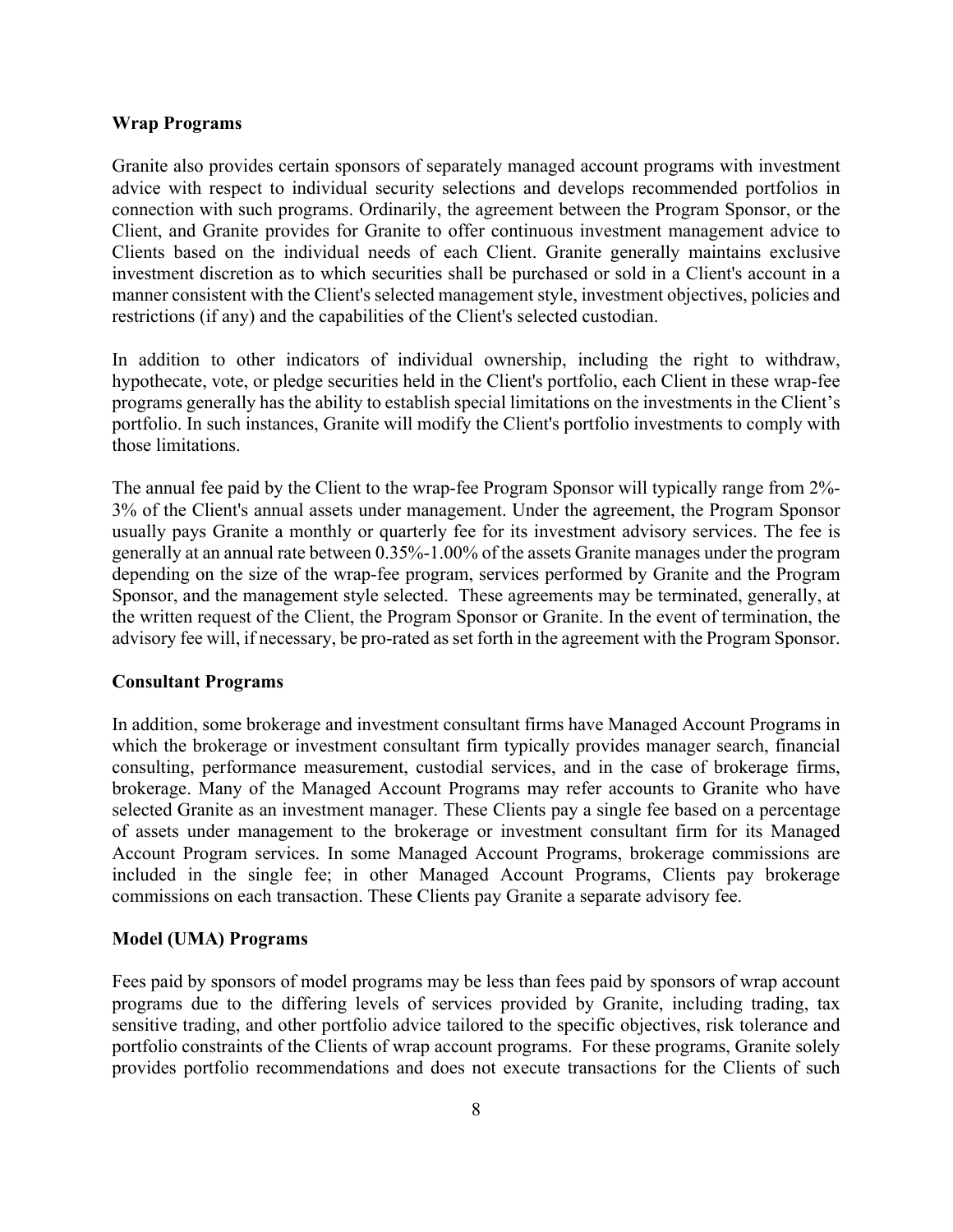programs. The portfolio recommendations are made in conjunction with the executed transactions that occurs with the sponsors within a similar investment strategy. The determination of which order the sponsors will be notified/traded to reflect recommendations is randomized through a computer-generated program, to the extent practicable.

Under the agreement, the Program Sponsor usually pays Granite a monthly or quarterly fee for its model portfolio. The annual fee is generally between 0.20% - 0.50% of the assets Granite manages under the model portfolio program.

The services provided by Granite to Wrap Fee accounts, Managed Account Program accounts and Model Programs generally differ from services provided to other accounts, which are typically larger and/or engage Granite directly, in that Granite provides a higher degree of client service to its other accounts. For example, Granite generally has little, if any, contact with the clients of the foregoing programs.

## **Other Advisory Fee Arrangements**

Granite reserves the right, in its sole discretion, to negotiate and charge different advisory fees for certain accounts based on the client's particular needs as well as overall financial condition, goals, risk tolerance, and other factors unique to the Client's particular circumstances. Adviser may negotiate fees, depending on various factors, which may include the services required by the Client and the size of the account. Granite may also provide investment services to its Employees, Members and their family members without charging a fee. Special circumstances may cause fees to vary from the above schedule. Granite may group multiple accounts of one Client relationship together for purposes of calculating the fee. Or Granite may not charge a fee to small accounts of a Client because of the fee the Client is paying on the total relationship. Granite may charge lower fees than those described above. Granite has negotiated fee schedules with certain brokerage firms for Clients of those firms that refer to Granite for investment management. These fee schedules vary by firm and may be different from the fee schedules listed above. In some instances, fees may be lower than stated above, particularly in the case of large accounts and other accounts which require a different degree of management effort or may involve other special circumstances.

#### **5. B. Direct Billing of Advisory Fees**

Clients may request that fees owed to Granite be deducted directly from the Client's custodial account. In instances where a Client has authorized direct billing, Granite takes steps to assure itself that the Client's qualified custodian sends periodic account statements, no less frequently than quarterly, showing all transactions in the account, including fees paid to Granite, directly to the Client. Clients have the option to be billed by invoice to make a direct payment for fees rather than having fees deducted from their account.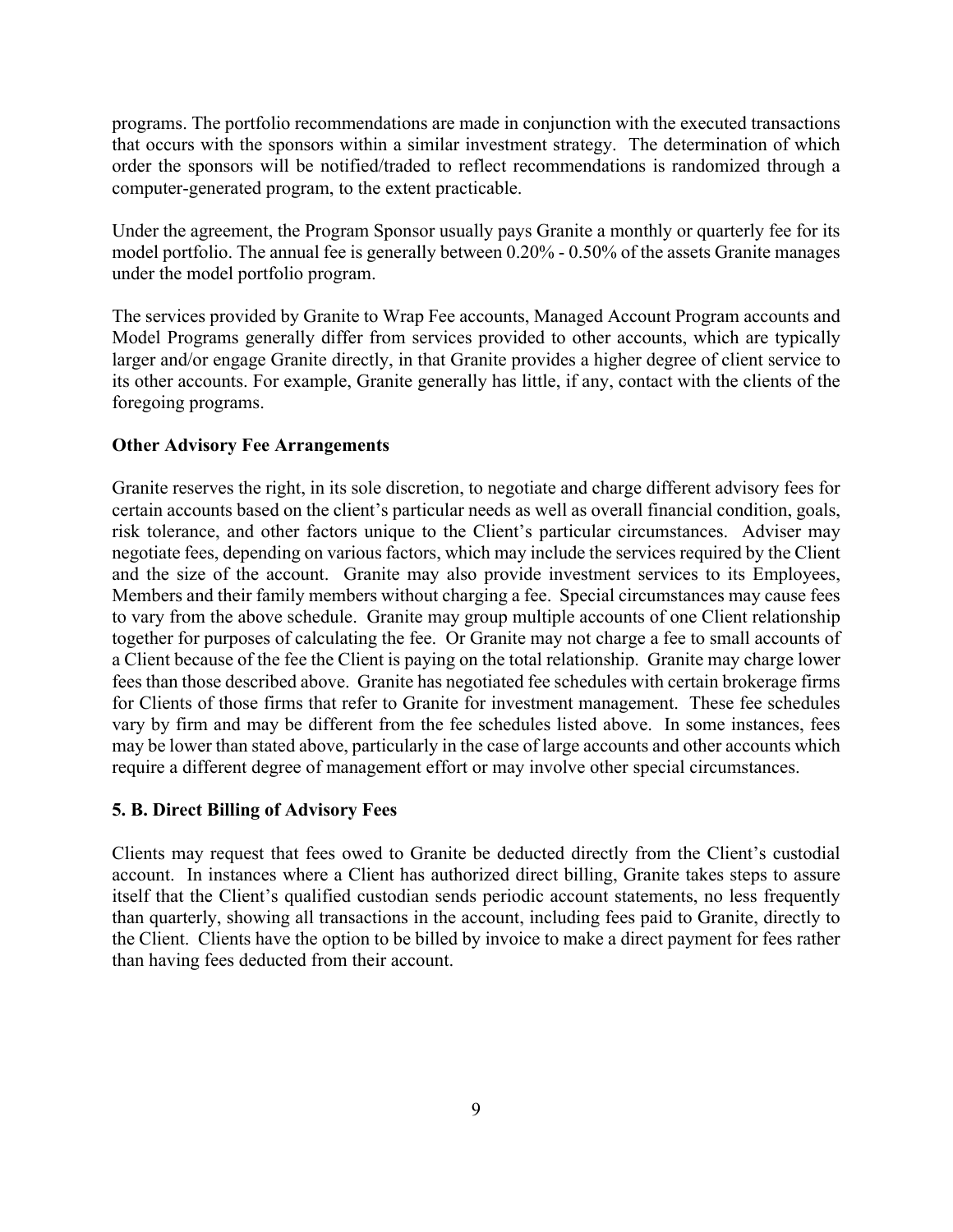#### **5. C. Other Non-Advisory Fees**

Granite's advisory fee is exclusive of brokerage commissions, transaction fees, and other related costs and expenses which shall be incurred by the Client. Clients may incur certain charges imposed by custodians, brokers and other third parties such as fees charged by other managers, custodial fees, deferred sales charges, odd-lot differentials, transfer taxes, wire transfer and electronic fund fees, and other fees and taxes on brokerage accounts and securities transactions. A Client's portfolio may include positions in mutual funds or exchange traded funds which also charge internal management fees and administrative fees and other expenses, which are disclosed in those funds' prospectuses and statements of additional information ("SAI"). Such charges, fees and commissions are exclusive of, and in addition to, Granite's fee, and Granite does not receive any portion of these commissions, fees, and costs.

Clients participating in separately managed account programs may be charged various program fees in addition to the advisory fee charged by our firm. In a wrap fee arrangement, Clients pay a single fee for advisory, brokerage and custodial services. Clients' portfolio transactions may be executed without commission charge in a wrap fee arrangement. In evaluating such an arrangement, the Client should also consider that, depending upon the level of the wrap fee charged by the broker-dealer, the amount of portfolio activity in the Client's account, and other factors, the wrap fee may or may not exceed the aggregate cost of such services if they were to be provided separately.

#### **5. D. Advance Payment of Fees**

Fees are calculated and billed quarterly, in advance or arrears depending on the circumstances of the client relationship. Generally, fees are based on the market value of the assets on the last business day of the preceding quarter, however, in some circumstances fees may be based on average assets over the quarter or other methods. Accounts commencing or terminating during a quarter are billed on a pro rata basis. In the event that an advisory contract is terminated prior to the conclusion of a billing period, Granite will refund a *pro rata* portion of any pre-paid fees, or if billed arrears, bill the account *pro-rata* based on the date of termination.

#### **5. E. No Compensation for Sale of Securities or Other Investment Products**

Granite's supervised persons do not accept compensation for the sale of securities or other investment products, including asset-based sales charges or service fees from the sale of mutual funds.

#### **Item 6 – Performance-Based Fees and Side-By-Side Management**

Granite has agreed to a performance-based fee schedule with certain clients, including the Fund, who would rather pay their management fees based upon the gross profits per annum, rather than a fixed management fee based upon the market value of their account at the end of each calendar quarter, or a combination of both elements. Performance fees are subject to negotiation on a caseby-case basis. The fact that Granite is compensated based on the trading profits may create an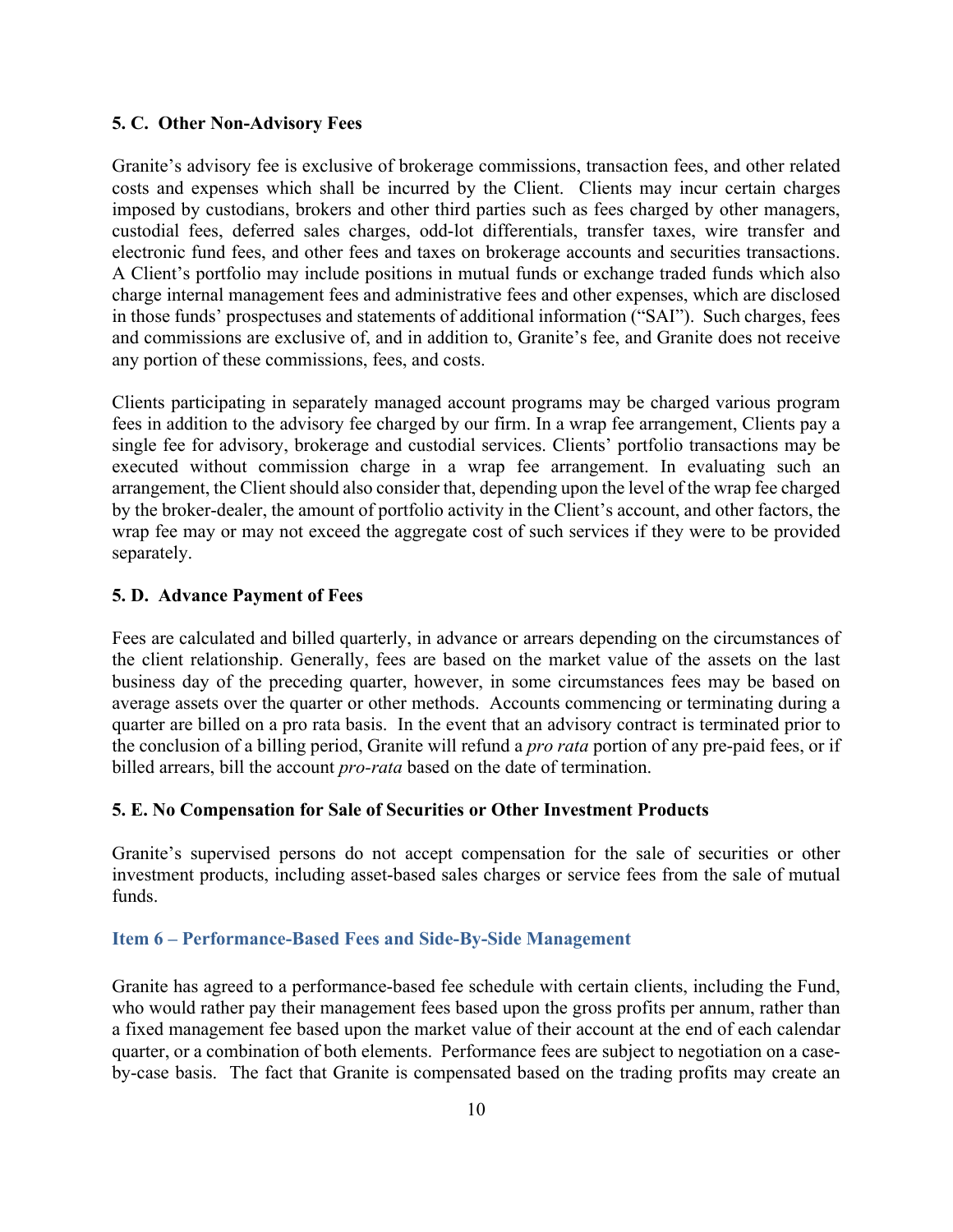incentive for Granite to make investments on behalf of a performance-based fee client that are riskier or more speculative than would be the case in the absence of such compensation. In addition, the performance-based fee received by Granite is based primarily on realized and unrealized gains and losses. As a result, the performance-based fee earned could be based on unrealized gains that a client may never realize. Portfolio managers responsible for the management of performance-based accounts may also be responsible for the management of accounts with an asset-based fee or other fee arrangement.

To address this potential conflict, Granite ensures that investment opportunities are allocated fairly and equitably over time among all Clients, regardless of their corresponding fee structure or the strategy in which the account is invested. Some of Granite's portfolio managers manage multiple strategy portfolios and will at times identify a security for inclusion in one strategy portfolio which also meets the criteria (i.e., market capitalization) for another strategy for which they are also responsible. Under these circumstances, the portfolio manager will consider other variables affecting each portfolio to determine which strategy will receive the position or a change in the position. This determination is made and documented according to Granite's procedures.

Granite has implemented specific controls based on the principle of treating all Clients in a fair and equitable manner. The trade opportunities in which a Client will participate are according to the account's strategy as well as the Client's investment objectives or specified account restrictions. Client transactions are either traded in aggregate with other accounts or individually. (Please refer to Item 12 – Brokerage Practices, for a detailed description of Granite's trade aggregation and allocation procedures). By utilizing these procedures, Granite believes that portfolios that are subject to side-by-side management alongside other products are receiving fair and equitable treatment.

#### **Item 7 – Types of Clients**

Granite primarily provides customized investment advisory services to institutional clients including employee benefit plans, foundations, endowments, government entities and private funds well as high net worth individuals.

*Separately Managed Accounts.* The minimum amount required to establish and maintain a separately managed account is generally \$1,000,000 taking into account the value of the entire household or family relationship. In certain circumstances, including sub-advisory relationships, at the discretion of Granite's management, the minimum account size may be reduced.

*Private Funds.* Granite provides discretionary advice to a Private Fund. The Private Fund operates as a pooled investment vehicle and is a limited liability company. The minimum investment for the Private Fund(s) is \$250,000. Specific procedures and restrictions apply to withdrawals from, and terminations of, an Investor's position in a Private Fund, as described in the Private Fund's governing documents. Minimum redemption amounts and minimum capital account size may apply in the event of a partial withdrawal. An Investor also may be required to redeem all or part of its interest in a Private Fund upon provision of reasonable notice. However, Granite reserves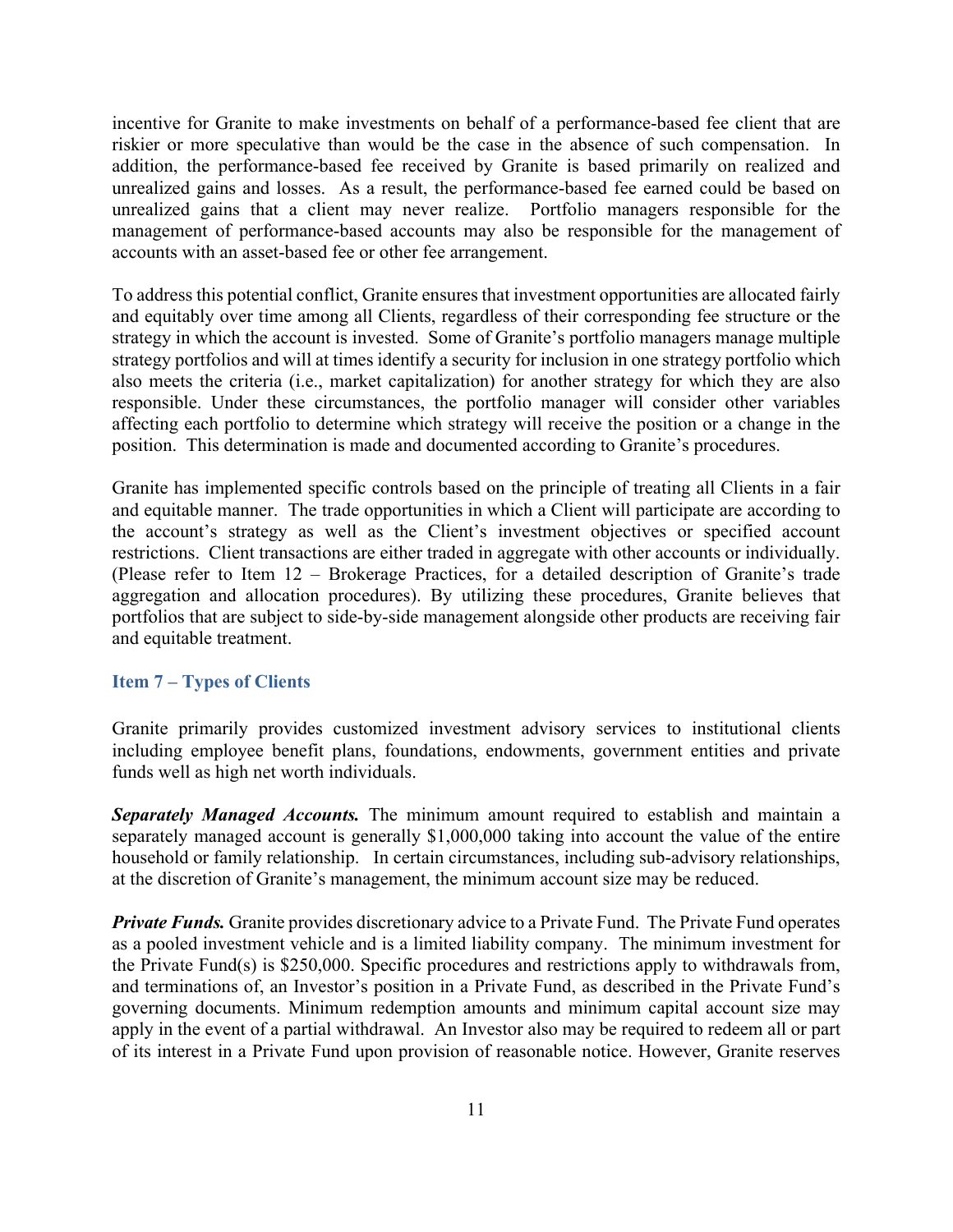the right, in its sole discretion, to reduce the minimum investment requirements under certain circumstances.

*Mutual Funds.* In sub-advising mutual funds, Granite is subject to the supervision and direction of the respective fund's Board of Trustees. Each mutual fund's strategy, objectives, fees and investment minimums are outlined in each fund's prospectus.

*Wrap-Fee Programs.* Granite has been retained as an investment manager under a number of wraparound fee or so-called "wrap-fee" arrangements for separately managed account programs sponsored by certain unaffiliated broker-dealers (the "Program Sponsors").

Under such wrap-fee arrangements, Program Sponsors may recommend that a Client retain Granite as an investment adviser, pay investment advisory fees on behalf of the Client, monitor and evaluate Granite's performance, execute the Client's portfolio transaction without commission charges, and provide custodial services for the Client's assets, all for a single fee paid by the Client to the Program Sponsor. Generally, the Client under a wrap-fee arrangement enters into an investment advisory agreement with the Program Sponsor and Granite enters into a sub-advisory agreement with the Program Sponsor. In some instances, the Client under a wrap-fee arrangement enters into an investment management agreement directly with Granite and a separate agreement with the Program Sponsor.

Granite relies on extensive information provided by the Program Sponsor on the prospective Client in determining the suitability of the investment style selected by the wrap-fee program Client. This information may come from, among other things, a personal interview with the Client and a written questionnaire completed by the Client that provides certain financial and other relevant data including the Client's investment objectives, risk tolerance and investment restrictions, if any. Once the account has been established, Granite may communicate directly with the Client.

The minimum account size these financial service firms will typically accept under these managed wrap programs is \$50,000. Clients, who utilize Granite through a wrap fee program of a sponsoring broker, are limited to specific investment products, while non-wrap fee Clients who use the same broker for custodial and brokerage services and contract directly with Granite for investment services are not limited to such products. The wrap fee program client should also review the Program Sponsor's Appendix 1 of the Sponsor's Form ADV Part 2 for complete detail on the sponsor's wrap fee program.

*Consultant Programs.* In addition, some brokerage and investment consultant firms have Managed Account Programs in which the brokerage or investment consultant firm typically provides manager search, financial consulting, performance measurement, custodial services, and in the case of brokerage firms, brokerage. Many of the Managed Account Programs may refer accounts to Granite.

*Model (UMA) Programs*. Granite also offers investment advisory services to Program Sponsors in the form of model portfolios based on one or more of its investment strategies. Program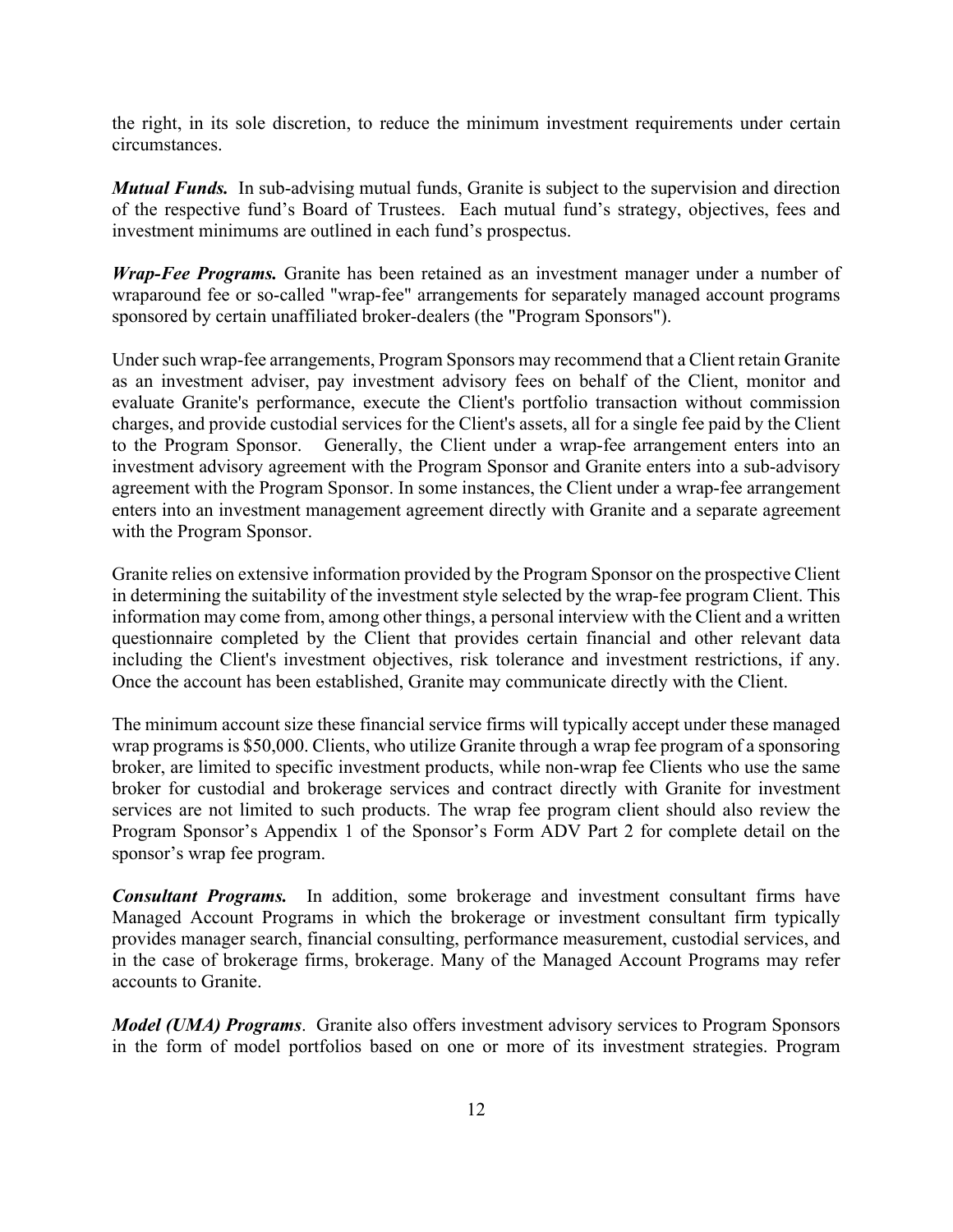Sponsors utilize the model portfolios to provide investment services to their clients in the same manner as the wrap-fee arrangements described above.

#### **Item 8 – Methods of Analysis, Investment Strategies and Risk of Loss**

Granite conducts fundamental, technical, and cyclical analysis on all securities recommended for Client accounts. Granite uses a "bottom-up" approach to investing. It studies industry and economic trends, but focuses on researching individual issuers. Each portfolio is constructed one security at a time. Each issuer passes through a research process and stands on its own merits as a viable investment in Granite's opinion. In making its investment decisions, Granite may rely on internally generated research, derived from annual reports, prospectuses, filings with the SEC, corporate press releases, inspections of corporate activities, conversations with the firm and/or competitors, financial newspapers, magazines and other sources. Granite may also use research materials prepared by others in making an investment decision. During the research process, Granite makes an assessment of the quality of the security by examining among other things financial metrics of the relevant company, the integrity and strategic vision of the management team and the ability to execute such strategy, as well as the attractiveness and risks of the issuer's industry.

Granite seeks to achieve its Clients' individual investment objectives by investing primarily in common stocks and fixed income instruments whether it is directly through individual securities or through mutual funds or exchange-traded funds. Granite may also invest in cash or cash equivalents such as money market funds, bank sweep and other short-term investment instruments. Investing in securities involves risk of loss that Clients should be prepared to bear.

#### **8. B. Material Risks of Investment Strategies**

Granite's investment strategies are designed to accomplish the investment objective of each Client. However, there can be no guarantee of the success of the strategy and Granite's investment activities may be adversely affected by general economic and market conditions, such as interest rates, availability of credit, inflation rates, economic uncertainty, changes in laws, pandemic, and national and international political circumstances. These factors may affect the level and volatility of securities prices and the liquidity of the investments. Unexpected volatility or illiquidity could impair the portfolio's profitability or result in losses. If Granite elects to concentrate the Client's investments in a particular industry or issuer, the Client's portfolio will then become more susceptible to fluctuations in value resulting from adverse economic conditions affecting that particular industry or issuer. Accordingly, there can be no assurance that the Client's rate of return objective will be realized or that there will be any return of capital. Given the nature of the investments, it is likely that the Client will incur losses on one or more investments.

## **8. C. Material Risks of Securities Used in Investment Strategies**

Granite may invest in common stock. The purchaser of common stock typically receives an ownership interest in the issuer as well as certain voting rights. The owner of common stock may participate in a company's success through the receipt of dividends, which are distributions of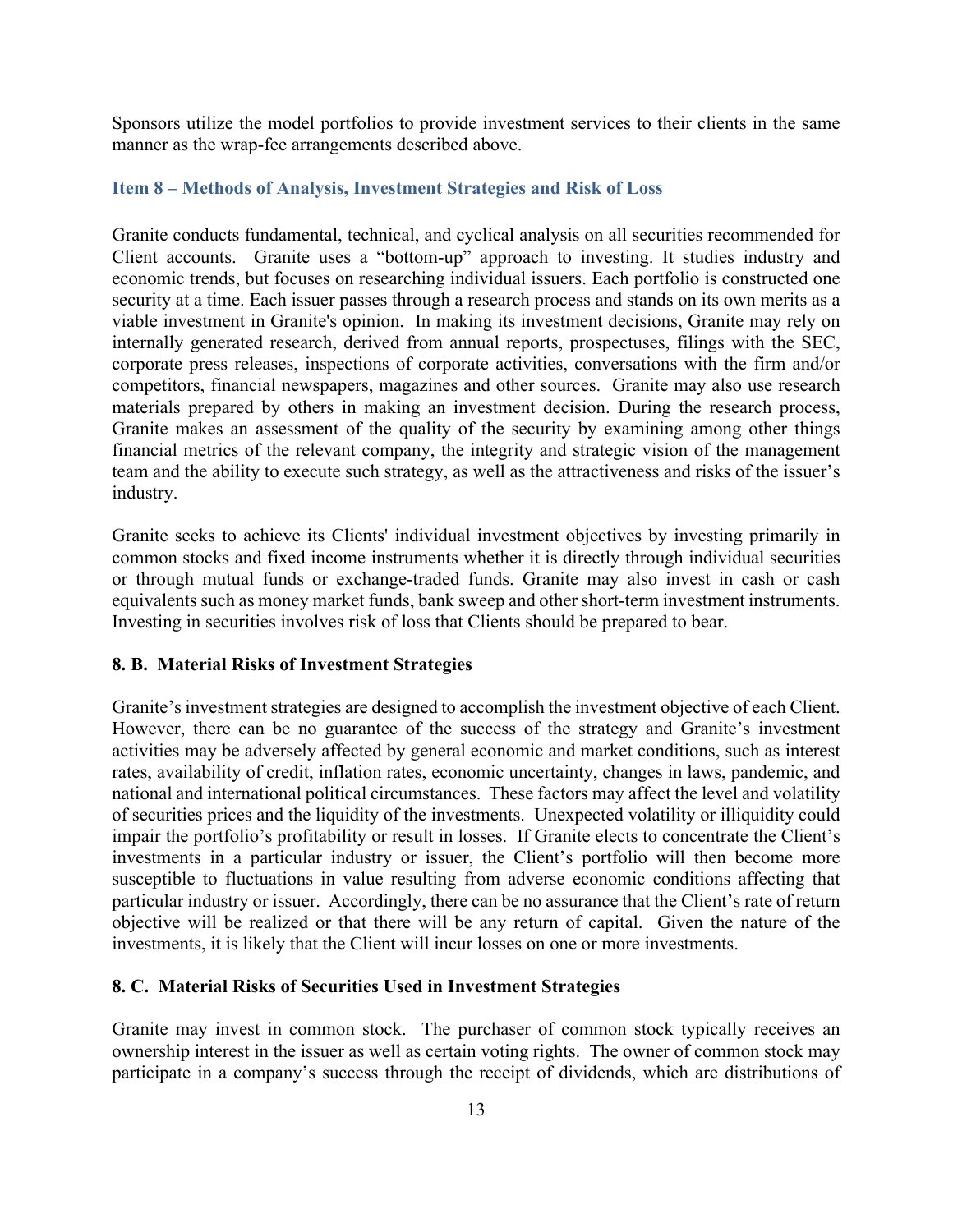earnings by Granite to its owners. Common stock owners may also participate in a company's success or lack of success through increases or decreases in the value of Granite's shares as traded in the public trading market for such shares.

The value of small-cap and micro-cap securities may be subject to wider price fluctuations and may be difficult or impossible to sell. Low trading volume in these securities means that Granite may have to sell holdings at a discount from quoted prices or make a series of small sales over an extended period of time. In addition, small and micro-cap issuers may generate less information on which to base investment decisions. Small and micro-cap issuers are often subject to risks related to lack the management experience, lack of financial resources, reliance on a single product and the inability to compete with better capitalized companies with more experienced managers.

Granite may also invest a portion of its Clients' portfolios in bonds or other fixed income securities, including, without limitation, bonds, notes and debentures issued by corporations; municipalities; debt securities issued or guaranteed by the U.S. Government or one of its agencies or instrumentalities; commercial paper; and "higher yielding" (and, therefore, higher risk) debt securities. These securities may pay fixed, variable or floating rates of interest, and may include zero coupon obligations. Fixed income securities are subject to the risk of the issuer's inability to meet principal and interest payments on its obligations (*i.e.*, credit risk) and are subject to price volatility due to such factors as interest rate sensitivity, market perception of the creditworthiness of the issuer and general market liquidity (*i.e.*, market risk). It is likely that a major economic recession could disrupt severely the market for such securities and may have an adverse impact on the value of such securities. In addition, it is likely that any such economic downturn could adversely affect the ability of the issuers of such securities to repay principal and make interest payments and increase the incidence of default for such securities.

Granite may invest for Clients in non-U.S. securities and other assets, which will give rise to risks relating to political, social and economic developments abroad, as well as risks resulting from the differences between the regulations to which U.S. and non- U.S. issuers and markets are subject. These risks include political or social instability, the seizure by foreign governments of company assets, acts of war or terrorism, varying withholding taxes on dividends and interest, high or confiscatory tax levels and limitations on the use or transfer of assets. In addition, enforcing legal rights in some foreign countries is difficult, costly and slow, and there are sometimes special problems enforcing claims against foreign governments.

The investments in securities selected by Granite may be illiquid, due to market conditions, the size of an interest held in a particular portfolio company or for other reasons. There may be difficulty in disposing of an illiquid security and it may be necessary to hold these investments for an indefinite period of time. Generally, a less liquid investment bears more risk than a more liquid one. For example, if Granite is unable to liquidate an investment as its value declines, Granite will be unable to limit losses. Similarly, if Granite is unable to liquidate an investment at a time when cash is needed, Granite may miss other investment opportunities or be forced to sell other investments at unfavorable times.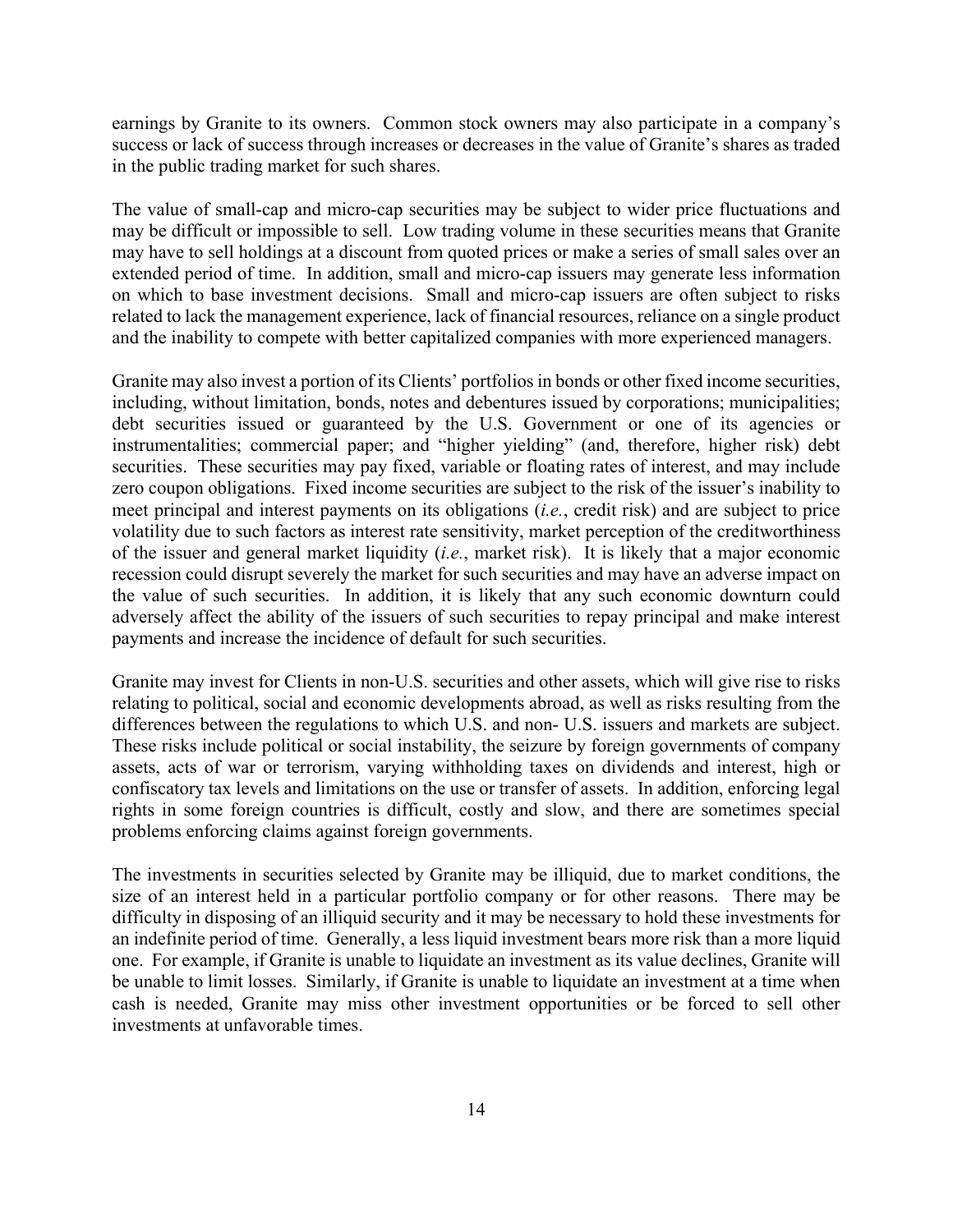Granite may invest a portion of Client portfolios in open or closed-end mutual funds or exchangetraded funds ("ETFs"). An investment in a mutual fund or ETF involves risk, including the loss of principal. Mutual fund and ETF shareholders are subject to the risks of the individual issuers of the fund's underlying portfolio securities and strategies for certain types of funds may include the use of leverage. Shares of ETFs are listed on securities exchanges and transacted at negotiated prices in the secondary market. There is also no guarantee that an active secondary market for such shares will develop or continue to exist. Generally, an ETF only redeems shares when aggregated as creation units (usually 50,000 shares or more). Therefore, if a liquid secondary market ceases to exist for shares of a particular ETF, a shareholder may have no way to dispose of such shares.

Granite's Private Fund is not registered as an investment company under the Investment Company Act of 1940 (the "1940 Act") and, therefore, will not be entitled to the various protections afforded by the 1940 Act with respect to its investments in underlying securities. Any Client who subscribes, or proposes to subscribe, for an investment in the Fund must be able to bear the risks involved and must meet the Fund's suitability requirements. Some or all alternative investment programs may not be suitable for certain investors. No assurance can be given that the Fund's investment objectives will be achieved. Fund investments are typically speculative and involve a substantial degree of risk. The Fund may engage in other speculative investment practices that may increase the risk of investment loss. For further information regarding the risk factors and conflicts of interest with respect to the fund in which you propose to invest or currently invest, please refer to the Fund's Private Placement Memorandum.

#### **Item 9 – Disciplinary Information**

Granite and its Employees have not been involved in any legal or disciplinary events in the past 10 years that would be material to a Client's evaluation of Granite or its personnel.

#### **Item 10 – Other Financial Industry Activities and Affiliations**

#### **10. A. No Registered Representatives**

Granite's management persons are not registered, nor do any management persons have an application pending to register, as a broker-dealer or a registered representative of a broker-dealer.

#### **10. B. No Other Registrations**

Granite's management persons are not registered, nor do any management persons have an application pending to register, as a futures commission merchant, commodity pool operator, a commodity trading adviser, or an associated person of the foregoing entities.

#### **10. C. Material Relationships or Arrangements**

Granite serves as both the investment manager and the managing member of Pelicanview Total Return Fund, LLC (the "Private Fund or "Fund"). These assets are subject to the Fund fees and charges applicable to all Investors in the Fund, as set forth in the Fund's Private Placement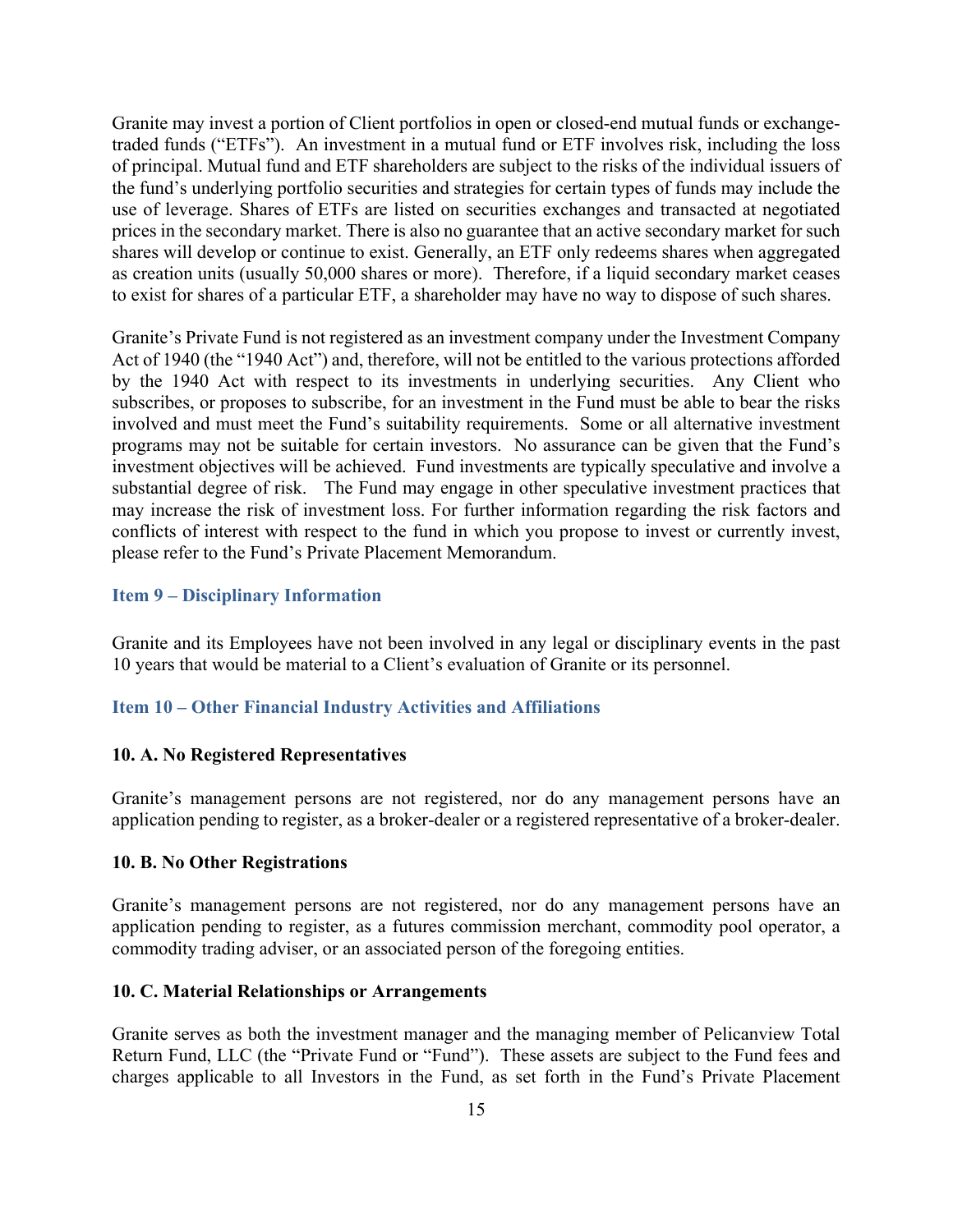Memorandum. There could be a conflict of interest since interests in the Fund may be recommended to qualified clients or prospects. As noted in Item 6, Granite attempts to mitigate potential conflict by aggregating trades and allocating at the average among Client accounts, including the Fund.

## **10. D. Recommendation of Other Investment Advisers**

Granite does not recommend or select other investment advisers for Clients.

# **Item 11 – Code of Ethics**

## **11. A. Code of Ethics Document**

Granite has adopted a Code of Ethics pursuant to SEC rule 204A-1. A basic principle of Granite's Code of Ethics is that the interests of Clients are always placed first. The Code of Ethics includes standards of business conduct requiring covered persons to comply with the federal securities laws and the fiduciary duties an investment adviser owes to its Clients. Granite will provide a copy of its Code of Ethics to any Client or prospective Client upon request.

## **11. B. Recommendations of Securities and Material Financial Interests**

As a matter of policy, Granite does not engage in principal transactions, cross trading or agency cross transactions. Any exceptions to this policy must be approved in advance by the Chief Compliance Officer or his designee.

As noted earlier, Granite serves as managing member of to the Private Fund and there could be a conflict of interest since interests in the Private Fund may be recommended to qualified clients or prospects. As noted in Item 6, Granite attempts to mitigate potential conflict by aggregating trades and allocating at the average among Client accounts.

## **11. C. Personal Trading**

Employees of Granite may own, or enter transactions for their own accounts in the same securities purchased or sold for managed accounts. All Employees must comply with Granite's Code of Ethics (the "Code"), which mandates various prohibitions and remedies to avoid conflicts with transactions in Client accounts. Among other specific actions the Code prohibits:

- Causing a Client's account to take action, or to fail to take action, for personal benefit, rather than to benefit such Client account;
- Using knowledge of portfolio transactions made or contemplated for the benefit of the Client accounts, or causing others to profit by the market effect of such transactions; and
- Disclosing current portfolio transactions made or contemplated for Client accounts as well as any other nonpublic information to anyone outside of Granite.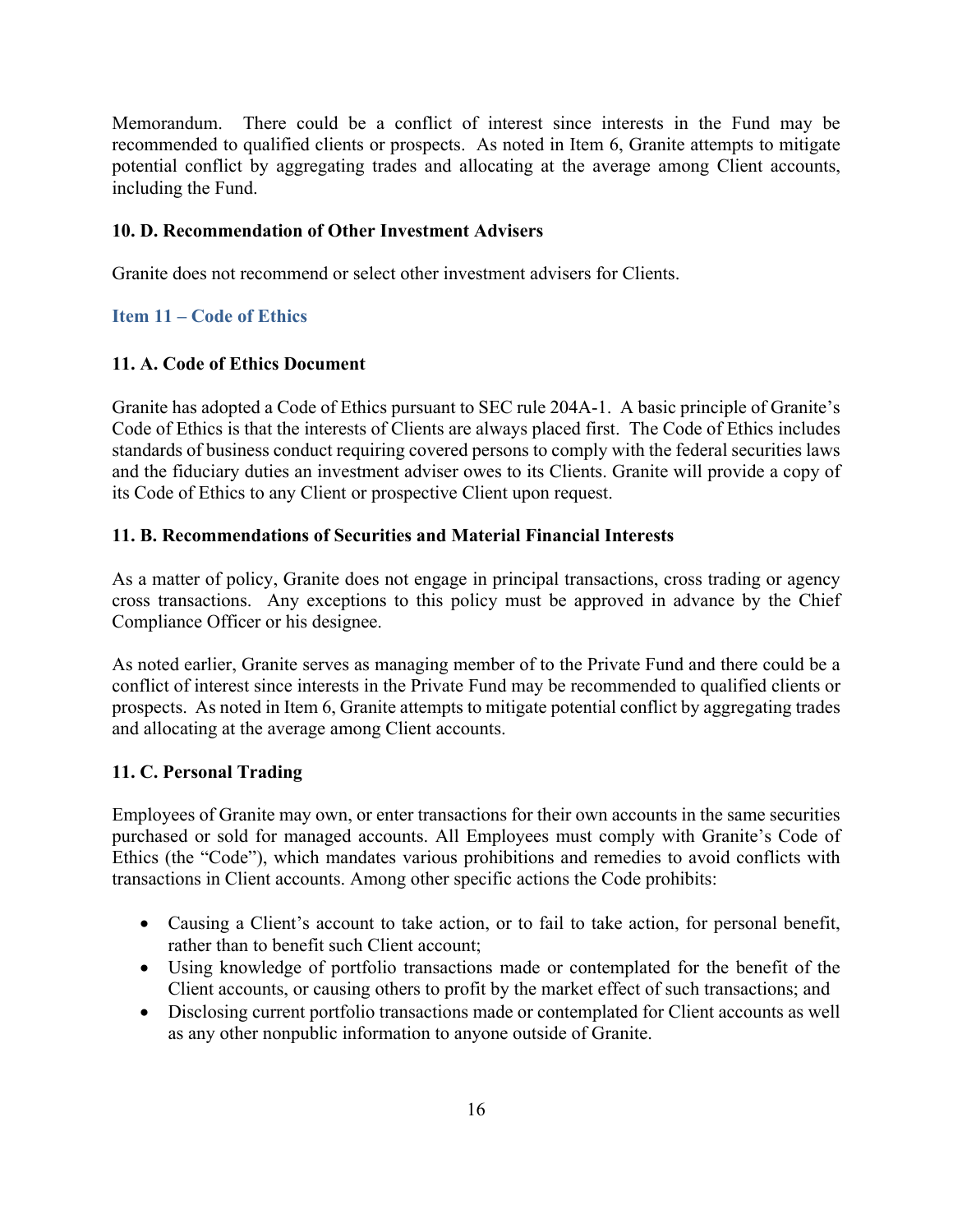Under the terms of the Code, Granite's Chief Compliance Officer ("CCO") monitors transactions to ensure adherence to the requirements of the Code. To facilitate monitoring, the Code requires Employees to have their brokers send copies of statements (paper or electronic) to Granite's CCO, or its designee. The CCO reviews all trades executed by such Employees. To ensure that Employees observe the requirements established by the Code, each Employee must certify his or her compliance with the Code on an annual basis. Ultimate oversight authority of the Code of Ethics rests with the CCO.

# **11. D. Timing of Personal Trading**

Granite employees may invest in the same securities (or related securities, e.g., warrants, options or futures) that Granite or a related person recommends to Clients. Granite employees may not buy or sell reportable securities on the same day as any trades in the security are made for Client accounts. The price paid or received by a Client account for any security should not be affected by a buying or selling interest on the part of an Employee, or otherwise result in an inappropriate advantage to the Employee. The same day prohibition does not apply to proprietary accounts managed by Granite and whose trades go through with other client accounts on the same day. Exceptions may be made by the CCO on a case-by-case basis.

# **Item 12 – Brokerage Practices**

## **12. A. Selection of Broker/Dealers**

## **Best Execution and Research**

Subject to the foregoing, it is Granite's policy to seek "best execution" (for portfolio transactions. In selecting brokers and dealers for, and in negotiating commissions on agency transactions, Granite considers a number of factors, including but not limited to:

- the nature of the security being traded;
- the size and type of the transaction;
- the nature and character of the markets for the security to be purchased or sold;
- the desired timing of the trade;
- $\bullet$  the activity existing and expected in the market for the particular security;
- confidentiality;
- the quality of the execution, clearance and settlement services;
- financial stability of the broker or dealer
- the existence of actual or apparent operational problems of any broker or dealer;
- the internal commission budget for Granite established by each broker-dealer;
- research products or services provided.

## Research and Other Soft Dollar Benefits

In recognition of the value of the foregoing factors, Granite may place portfolio transactions with a broker or dealer with whom it has negotiated a commission that is in excess of the commission another broker or dealer would have charged for effecting that transaction if Granite determines in good faith that such amount of commission was reasonable in relation to the value of the brokerage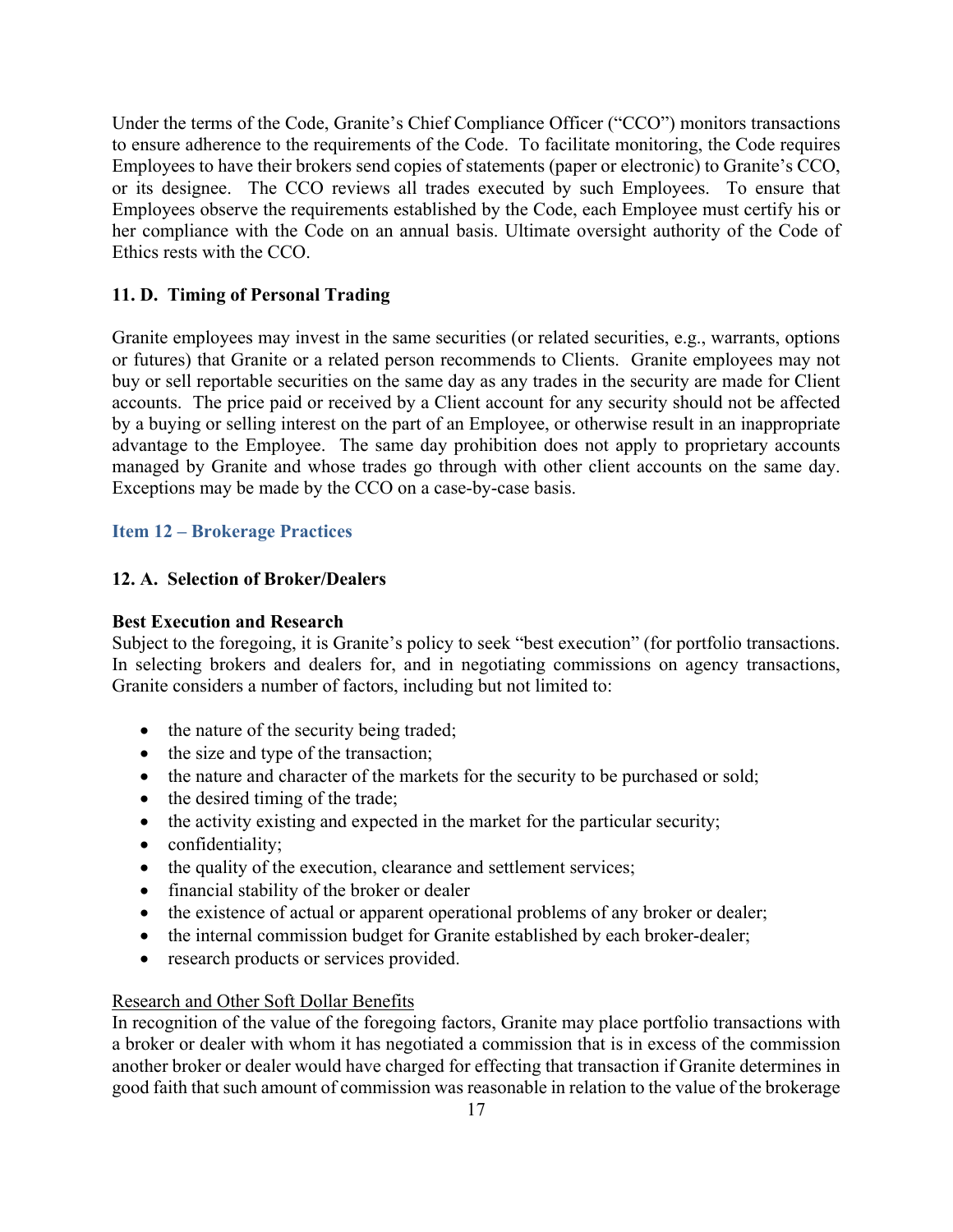and research provided by such broker or dealer viewed in terms of either that particular transaction or the overall responsibilities of Granite. Selecting a broker or dealer in recognition of such research services and products, is known as paying with "soft dollars". Granite does not currently have any formal arrangements to utilize or accumulate soft dollar credits. The research services and products acquired fall within the safe harbor provided by the SEC under Section 28(e) of the Exchange Act.

Research provided may include:

- furnishing advice, either directly or through publications or writings, as to the value of securities, the advisability of purchasing or selling specific securities and the availability of securities, or purchasers or sellers of securities;
- furnishing seminars, information analyses and reports concerning issuers, industries, securities, trading, markets and methods, legislative developments, changes in accounting practices, economic factors and trends and portfolio strategy;
- access to research analysts, corporate management personnel, industry experts, economists and government officials;
- comparative performance evaluation and technical measurement services and quotation services;
- products and other services (such as third-party publications, reports and analyses, and computer and electronic access, equipment, software, information and accessories that deliver, process or otherwise utilize information, including the research described above) that assists Granite in carrying out its responsibilities; and
- online trading systems that facilitate trade execution, which the applicant believes, constitute "brokerage services."

Research received from brokers or dealers is supplemental to Granite's own research efforts.

If Granite determines that any product or service provided by a broker or dealer has a mixed use, such that it (i) assists in the investment decision-making process or is incidental to effecting securities transactions and (ii) serves other functions, Granite may allocate the costs of such services or product accordingly. The portion of the product or service that Granite determines will assist it in the investment decision-making process may be paid for in brokerage dollars. The CCO will make a good faith determination with respect to the portion of the services allocable to "research or brokerage services" using an appropriate methodology in its discretion.

Granite may receive a benefit from the research services and products that is not passed on to the Client in the form of a direct monetary benefit. Further, research services and products may be useful to Granite in providing investment advice to any of the Clients it advises, including fixed income accounts. Likewise, information made available to Granite from brokerage firms effecting securities transactions for a Client may be utilized on behalf of another Client. Thus, there may be no correlation between the amount of brokerage commissions generated by a particular Client and the indirect benefits received by that Client. Though certain Client assets do not pay commissions, such as wrap-fee arrangements, Model (UMA) Programs, or no commission brokerage, those Clients benefit from research services and products provided by brokerage firms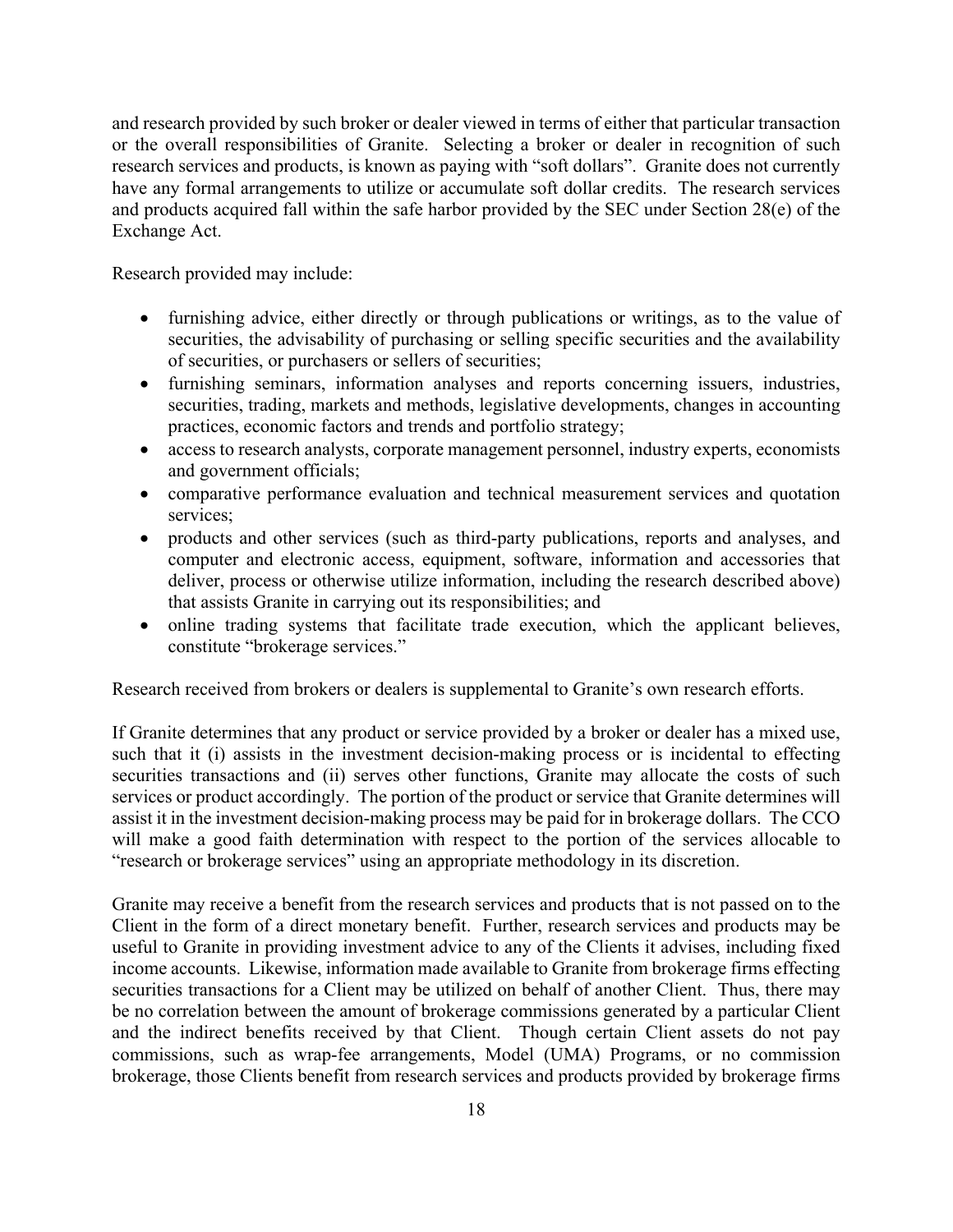paid commissions by another Client. Granite seeks maximization of Client returns through a combination of managing transaction and securities costs and seeking the most effective uses of brokers' research and execution capabilities.

For particular Clients, due to the size of the account and its investment objectives, Granite may suggest the use of mutual funds to obtain proper diversification. In such instances, where the Client has no preferred source for mutual funds, Granite may provide information regarding brokers providing low or no transaction fee purchases and sales for multiple families of no-load and load mutual funds. Granite is not compensated by such brokers or the mutual fund. However, Granite may receive research services provided by such brokers from proprietary or third-party sources and software to facilitate Client trading and reporting.

Granite has an internal procedure for allocating transactions in a manner consistent with its execution policy to brokers that it has identified as providing better execution and research, research-related products or services of a particular benefit to its Clients.

Granite's Trading Policies and use of commissions are overseen by the CCO.

#### Brokerage for Client Referrals

Granite does not maintain any referral arrangement with broker-dealers.

#### Directed Brokerage

When a Client for whom Granite provides discretionary investment management services requests or instructs in writing Granite to direct securities transactions for its account to a specified brokerdealer, Granite will treat the Client direction as a decision by the Client to retain, the discretion that Granite would otherwise have in selecting the broker-dealers to execute transactions and negotiate commissions for the Client's account. Granite will attempt to affect such transactions in a manner consistent with its policy of seeking best execution and price on each transaction. However, due to a Client's direction, there may be occasions where it is unable to do so, in which case Granite will continue to comply with the Client's instructions on the foregoing basis.

Trades for a Client that has directed use of a particular broker or dealer, including Clients participating in a wrap fee program, are rotated in random order throughout trading day, but may be placed at the end of aggregated trading activity for a particular security. A Client making such a direction also should understand that it may lose the possible advantage that non-directing Clients derive from aggregation of orders for several Clients as a single transaction for the purchase or sale of a particular security because the Client-directed trades may be excluded from other aggregated orders. However, when possible and the trading desk deems appropriate and practical, and there is a perceived benefit from doing so, Granite may include in aggregate orders transactions for Clients that have made such a direction. In some cases, the executing broker will transfer ("step out") the directing Client's portion of the aggregated order to the broker selected by the Client. In addition, directed brokerage arrangements often result in higher commissions or less favorable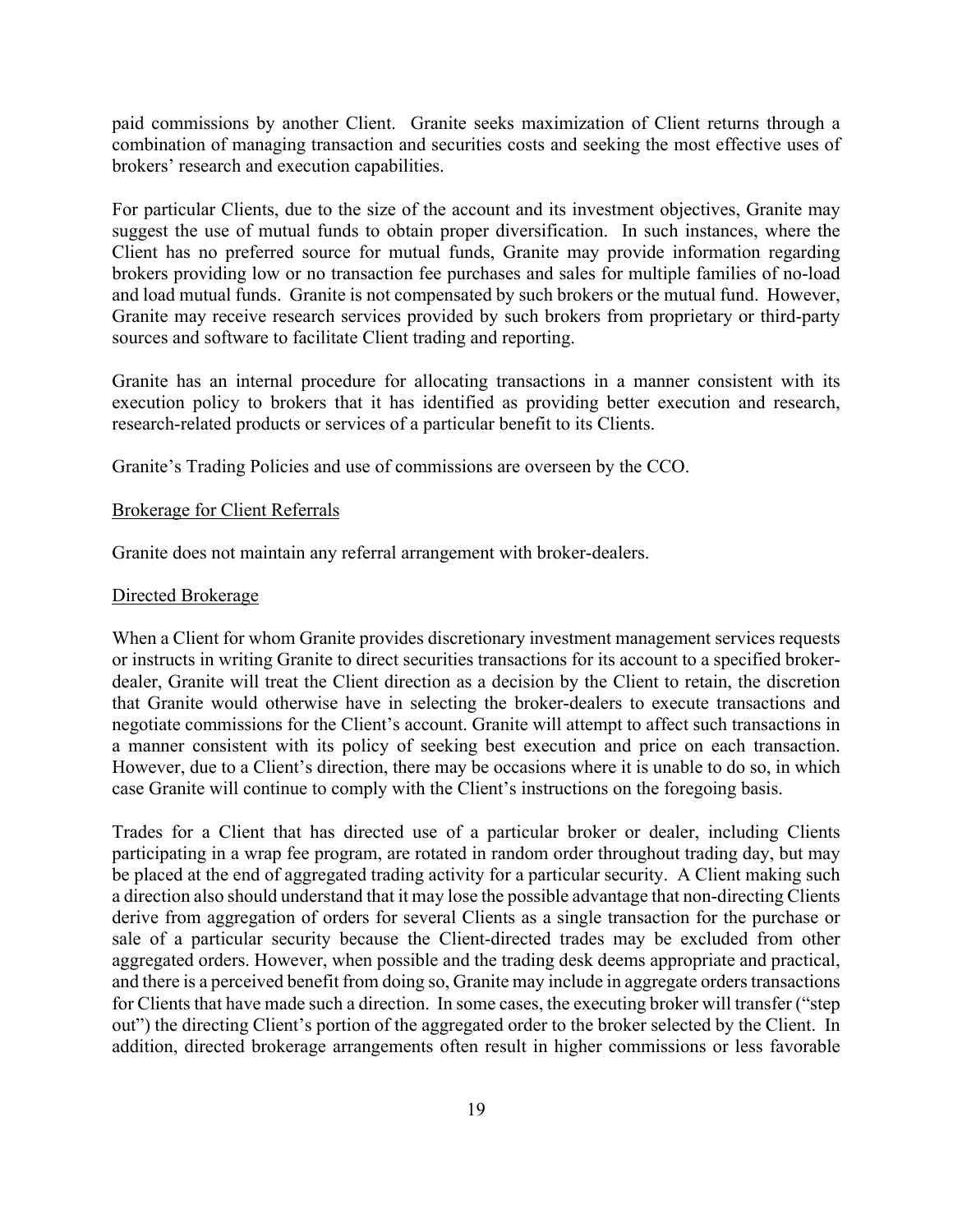execution on some transactions at least in part because the directed broker may maintain a higher commission schedule or provide less favorable service.

In evaluating the wrap-fee arrangement, a Client should recognize that brokerage commissions for the execution of transactions in the Client's account are generally not negotiated by Granite. Transactions are generally affected "net of" (i.e., without) commissions. A portion of the wrap-fee is generally considered as being in lieu of brokerage commissions. Granite will generally execute transactions for wrap-fee clients through the Program Sponsor. It has been Granite's experience that Program Sponsors generally provide best execution for wrap fee program clients' transactions in equity listed securities and over-the-counter securities. Considerations in selecting brokerdealers other than the Program Sponsor (if and when the need should arise) include the ability of the Program Sponsor to provide best execution on equity and fixed income transactions. In addition to selecting broker dealers other than the Program Sponsor, from time to time Granite may execute transactions for wrap-fee clients on a "step-out" basis in order to seek to achieve best execution. In such cases, the commission would be included in the wrap-fee paid by the Client.

A wrap-fee client should also recognize that services similar or comparable to those provided to the Client may be available at a higher or lower aggregate cost elsewhere on an unbundled basis. For example, while Granite's compensation pursuant to a wrap-fee program may be lower than Granite's standard fee schedule, the overall cost to a wrap-fee client may be higher than the Client might otherwise experience by paying Granite's standard fee and negotiating transaction charges with a broker-dealer payable on a per-transaction basis, depending on the extent to which securities transactions are initiated by Granite for the Client during the period covered by the wrap-fee program. On the other hand, most wrap-fee Clients would not meet Granite's minimum account size requirements and therefore could not become separate account Clients of Granite.

#### **12. B. Aggregation of Orders**

Granite's Trading Policies (the "Policies") mandate that each portfolio manager should strive for fair and equitable distribution of securities trades among accounts within a specific strategy or within similar strategies, and provide for aggregation of multiple orders for the purchase or sale of the same security in order to realize certain efficiencies and/or economies of scale. Generally, Granite selects brokers on their perceived ability to obtain best execution as described above. This is done in an attempt to provide for fair and equitable distribution of investment opportunities among investment Clients.

Granite may aggregate the securities to be purchased or sold if it is determined to be in the best interest of more than one of its Clients and to obtain favorable execution and/or lower brokerage commissions. Granite will allocate securities so purchased or sold, as well as the expense incurred in the transaction, in the manner that it considers to be equitable and consistent with its fiduciary obligations to its Clients. Clients may not always receive a pro-rata allocation of the aggregated order in instances where the aggregated order is partially filled or executed. In such instances, Client may not receive any allocation if the pro-rata allocation is less than a de minimis amount or because Granite has used another equitable method for allocation of the aggregated order. In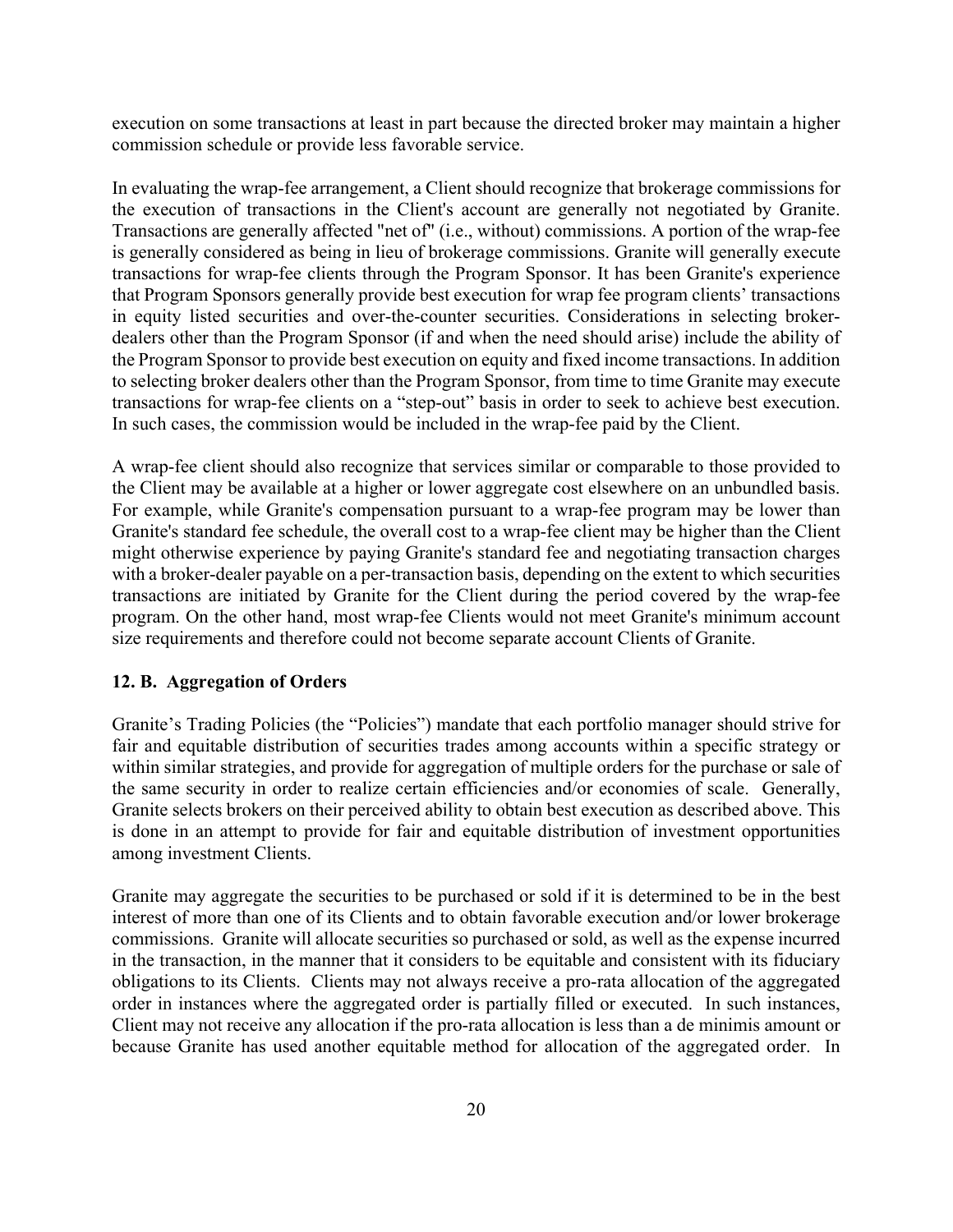certain instances, individuals participating in aggregated orders may be charged minimum transaction fees from the executing broker/dealers.

In most instances, when placing Client transactions through multiple broker-dealers or brokerage platforms, Granite will use a randomizer program designed to be fair to all Clients over time. For purposes of our trading policy, Granite generally considers a UMA or Model Account program an additional "broker-dealer". As such, updates to each UMA program are provided to the sponsor in a randomized fashion to the extent practicable. Such randomization is subject to the practicalities of each sponsor and program. For example, some programs have cut-off times, do not provide dynamic pricing or other factors which from time to time may impact the model update process.

#### **IPOs**

Granite may purchase securities sold in underwritten public offerings (commonly referred to as "deal securities" or "IPO(s)") for Client accounts. In the event Granite participates in IPOs, the Company will seek to allocate IPOs in a manner that is fair to all Clients.

Granite's participation in IPOs is a research driven process, assessed by the individual Portfolio Manager, and based on the suitability of the asset within the context of the portfolio strategy. The Portfolio Manager will seek to establish a pre-allocation that is fair in light of each account's size, diversification, cash availability, eligibility to participate, investment objectives, and any other relevant factors. Eligible accounts within a strategy are included. Client accounts that are subject to a directed brokerage arrangement are typically unable to participate in allocations from initial public offerings.

Once the trading desk receives confirmation of how many shares of the IPO Granite has been allocated by the syndicate, those shares are pre-allocated on a pro-rata basis across all of the participating accounts. De minimis deviations from the pre-allocation are permitted in the interest of placing round lots in Client accounts. The CCO oversees the review of the IPO process on a periodic basis.

There are times when a Client owns multiple accounts managed by Granite which are held at the same custodian and registered to the same beneficial owner, but are invested in different strategies. In this case, it may be in the best interest of the Client (i.e., tax reasons), to journal securities from one account to the other account with the same beneficial owner at the same custodian. Clients will be asked to provide consent for these accounts to engage in these types of transactions.

#### **Item 13 – Review of Accounts**

#### **13. A. Frequency and Nature of Review**

All accounts are monitored on a regular basis. Each account is assigned to a portfolio manager based on the relationship, objective and strategy of the Client and is reviewed at least monthly.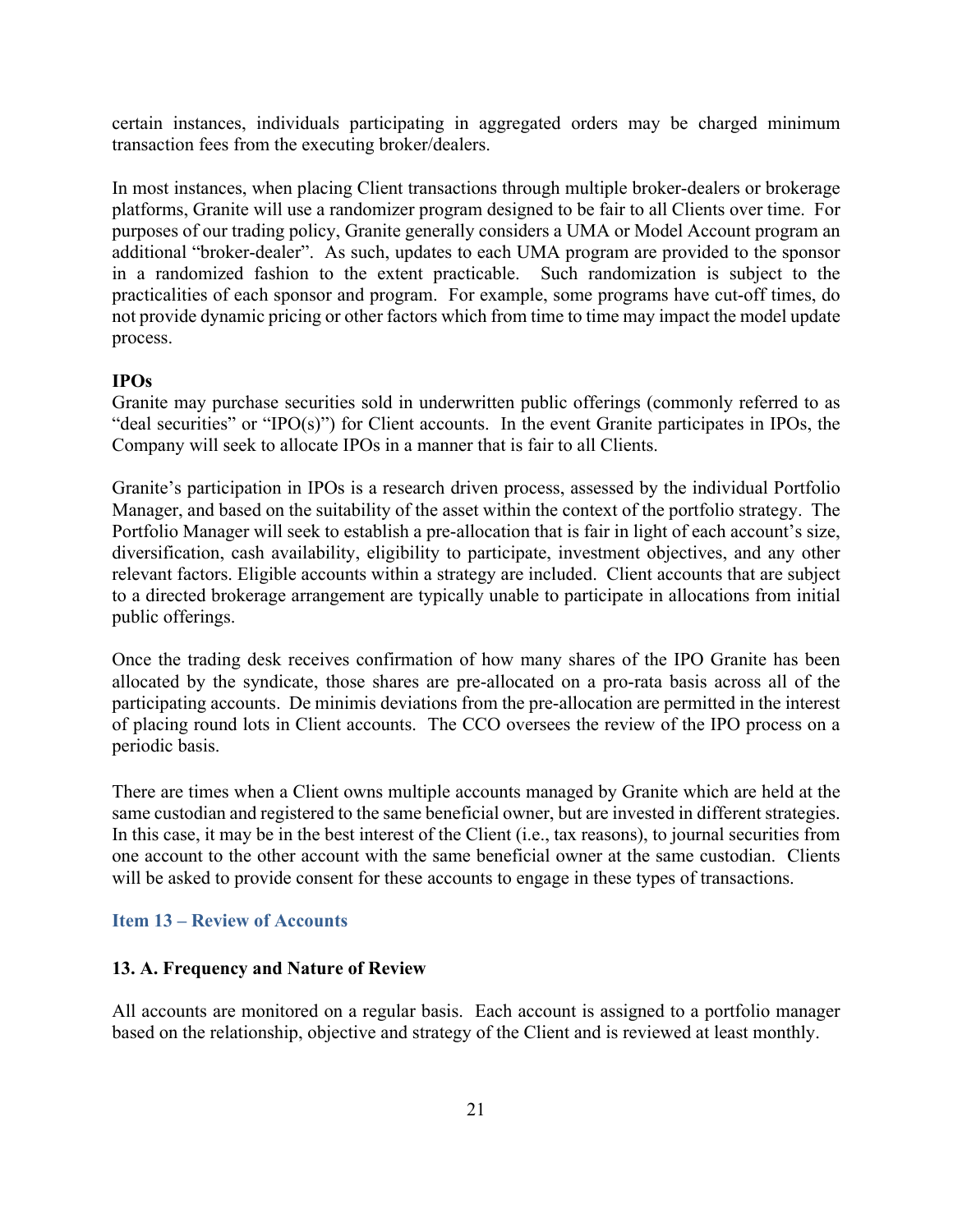## **13. B. Factors That May Trigger an Account Review Outside of Regular Review**

Generally, Client accounts are reviewed as needed depending on factors such as cash flows in or out of the account, changes in Client objectives or restrictions, and changing market conditions.

## **13. C. Content and Frequency of Reports**

Account objectives, investment outlook, portfolio holdings and transactions are reviewed with the Client based on the Client's requested schedule. Generally, each Client receives a periodic report of investment activity, not less than quarterly, which includes an appraisal and transaction summary. Other written reports may include Client letters which discuss Granite's strategies or market commentary.

For clients participating in wrap programs, Granite may rely on the wrap program sponsor to provide the client with reports. When the client designates a third-party consultant to act as its interface with us, we may transmit client reports to the consultant. In some instances the consultant has requested not to receive client reports and will rely on information received from the custodian or broker holding the client assets. Granite seeks to confirm that custodians send statements directly to the account owners on at least a quarterly basis as described in Section 15 below.

Granite, through the Private Fund's administrator, will generally furnish each Private Fund Investor with statements, no less than quarterly, that may include the unaudited net asset value or capital account balance of the Investor's interest in the Fund and performance, as applicable. The Fund is audited on an annual basis and Investors are provided with the audited Financial Statements within 90 days after the end of the Fund's fiscal year, as required by applicable regulation.

## **Item 14 – Client Referrals and Other Compensation**

Granite may compensate Employees for soliciting new advisory Clients for Granite. This compensation, which includes cash payments, is paid pursuant to written agreements with Employees. The written agreements may provide for the Employee to continue to receive compensation from Granite pursuant to the solicitation after the Employee's employment agreement with Granite has been terminated. Granite may pay a referral fee to third parties for solicitation of Clients, subject to the terms and conditions of Rule 206(4)-3 under the Investment Advisers Act of 1940, as amended. This presents a potential conflict of interest since solicitors have an incentive to recommend Granite because they are being compensated by Granite. Granite currently does not have a solicitation arrangement in place.

#### **Item 15 – Custody**

All Clients' accounts are held in custody by an unaffiliated, qualified custodian in an account in the name of the Client.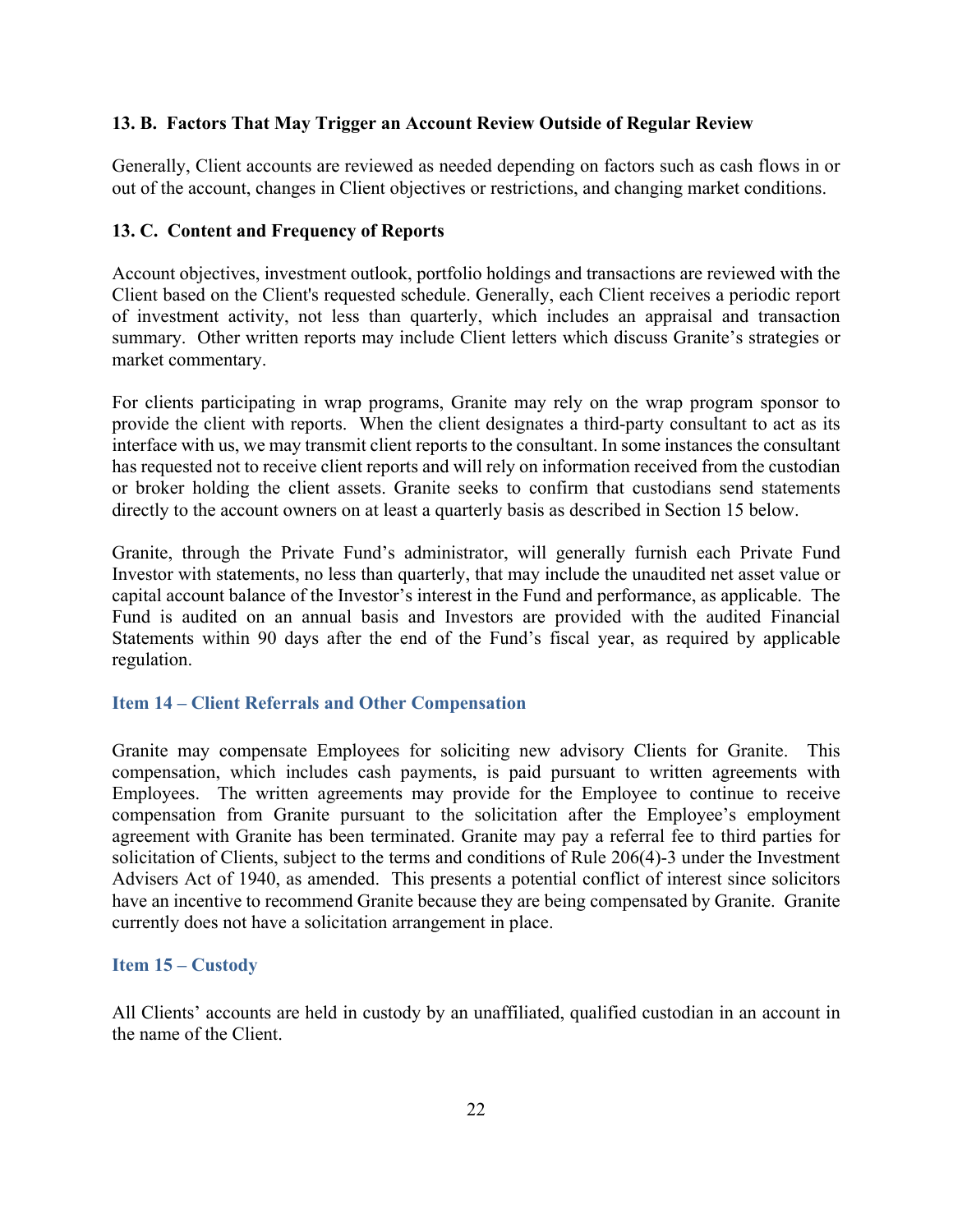## Account Statements

Account custodians send statements directly to the account owners on at least a quarterly basis. Clients should carefully review these statements and should compare these statements to any account information provided by Granite. The custodian of the Client's assets and securities receives a written notice of each transaction following its execution.

Because Granite is the managing member of a Private Fund, Granite is deemed as having custody. The Fund is subject to an annual audit and the audited financial statements are prepared in accordance with generally accepted accounting principles and distributed to Investors in 120 days of the Fund's fiscal year end.

## **Item 16 – Investment Discretion**

Generally, Granite is retained, with respect to its Client accounts, on a discretionary basis and is authorized to make the following determinations in accordance with the Client's specified investment objectives without Client consultation or consent before a transaction is affected:

- Which securities to buy or sell.
- The total amount of securities to buy or sell.
- The broker or dealer through whom securities are bought or sold.
- The commission rates at which securities transactions for Client accounts are affected.
- The prices at which securities are to be bought or sold, which may include dealer spreads or mark-ups and transaction costs.

Investments for separately managed Client accounts are managed in accordance with each Client's stated investment objectives, strategies restrictions and guidelines. Clients may request that their portfolio be invested in accordance with a tax-sensitive strategy. To achieve this objective, the portfolio will be managed with the unique tax considerations of each Client, including the Client's cost basis, holding period and tax rate. As such, the holdings, weightings of holdings and returns of such portfolios may differ from those invested in the same or similar strategy.

Investments for the Private Fund are managed in accordance with the fund's investment objective, strategies and restrictions and are not tailored to the individualized needs of any particular investor in the fund. Therefore, fund investors should consider whether the fund meets their investment objectives and risk tolerance prior to investing.

Granite assumes discretion over the account upon execution of the management agreement with the Client or when Granite is authorized to execute and settle trades at the client's custodian, whichever is later.

# **Item 17 – Voting Client Securities**

## **17. A. Voting Policies and Procedures**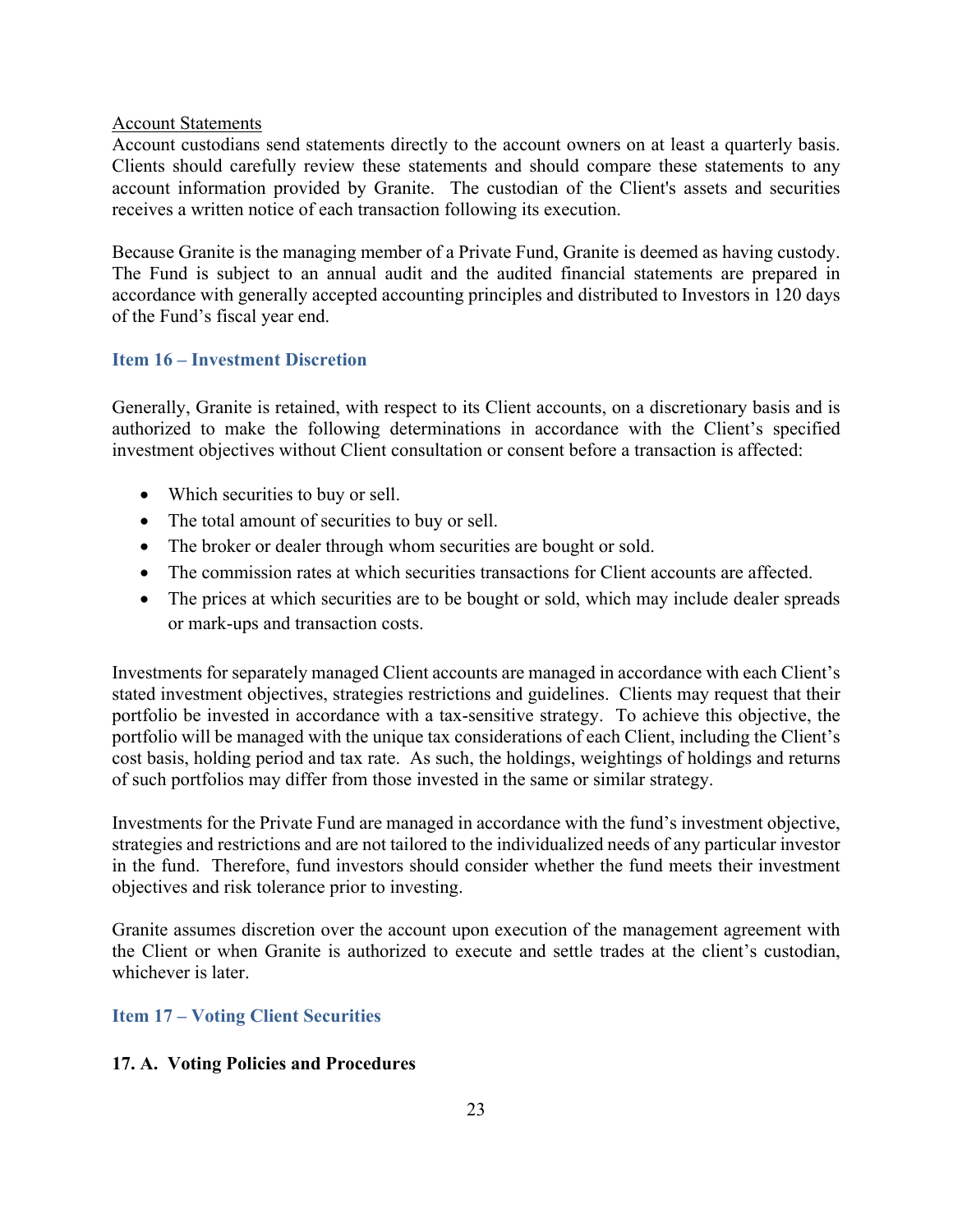Granite votes proxies on behalf of its Clients when authorized to do so. In general, Clients delegate the responsibility of voting proxies to Granite. However, a Client may reserve the authority to vote proxies for itself. When granted proxy voting authority, Granite will vote such securities for the exclusive benefit and in the best economic interest of those Clients and their beneficiaries as determined by Granite in good faith, subject to any restrictions or directions from a Client. Such voting responsibilities are exercised in accordance with the applicable provisions of the Investment Advisers Act of 1940, as amended, as well as with Granite's fiduciary duties under applicable law to act in the best interests of its Clients.

Granite has contracted with Broadridge Financial Solutions and utilizes their Proxy Edge® platform ("ProxyEdge"). ProxyEdge will provide proxy voting support with regard to casting votes and keeping voting records. ProxyEdge will vote proxies it receives from the Custodian(s) on behalf of Granite. However, proxies not received in a timely manner may not be voted. Under the terms of its arrangement with ProxyEdge, Granite will generally follow the recommendations of Glass Lewis, a proxy voting research provider. However, certain clients may elect to use the environmental, social, and governance ("ESG") guidelines provided by Glass Lewis which may cause those clients to vote differently than other clients.

Granite can instruct ProxyEdge to vote either for or against a particular type of proposal or Granite can instruct ProxyEdge to seek instruction with respect to that particular type of proposal from Granite on a case-by-case basis. ProxyEdge receives proxy statements where Granite is authorized to vote and sorts the proposals according to Granite's voting instructions. Proposals for which a voting decision has been pre-determined are automatically voted by ProxyEdge pursuant to voting instructions. Case-by-case decisions are generally made by the PMs. All voting records where Granite retains proxy voting authority are maintained by ProxyEdge, except that Granite will maintain copies of any document created by Granite that was material in making a determination of how to vote a "case-by-case" proxy or that memorializes the basis for that decision.

Some clients engage in securities lending programs with third parties to enhance the return on their investment assets. As a general matter, Granite does not recall securities on loan to facilitate proxy voting. However, Granite may attempt to recall the security for voting if the proxy matter is deemed significant (for example, a controversial merger or acquisition or other matter that may have a significant impact on the value of the security) and may materially outweigh the loss in lending revenue that would result from recalling the security.

While how best to vote a proxy to maximize shareholder value may not be clear or be able to be decided with certainty, the policies are intended to provide guidance so that it acts in a manner it deems to be prudent and diligent and which is intended to enhance the economic value of the Client's assets. A copy of Granite's proxy voting guidelines is available upon request.

#### **Item 18 – Financial Information**

#### **18. A. Advance Payment of Fees**

Granite does not require or solicit prepayment of fees from Clients, six months or more in advance.